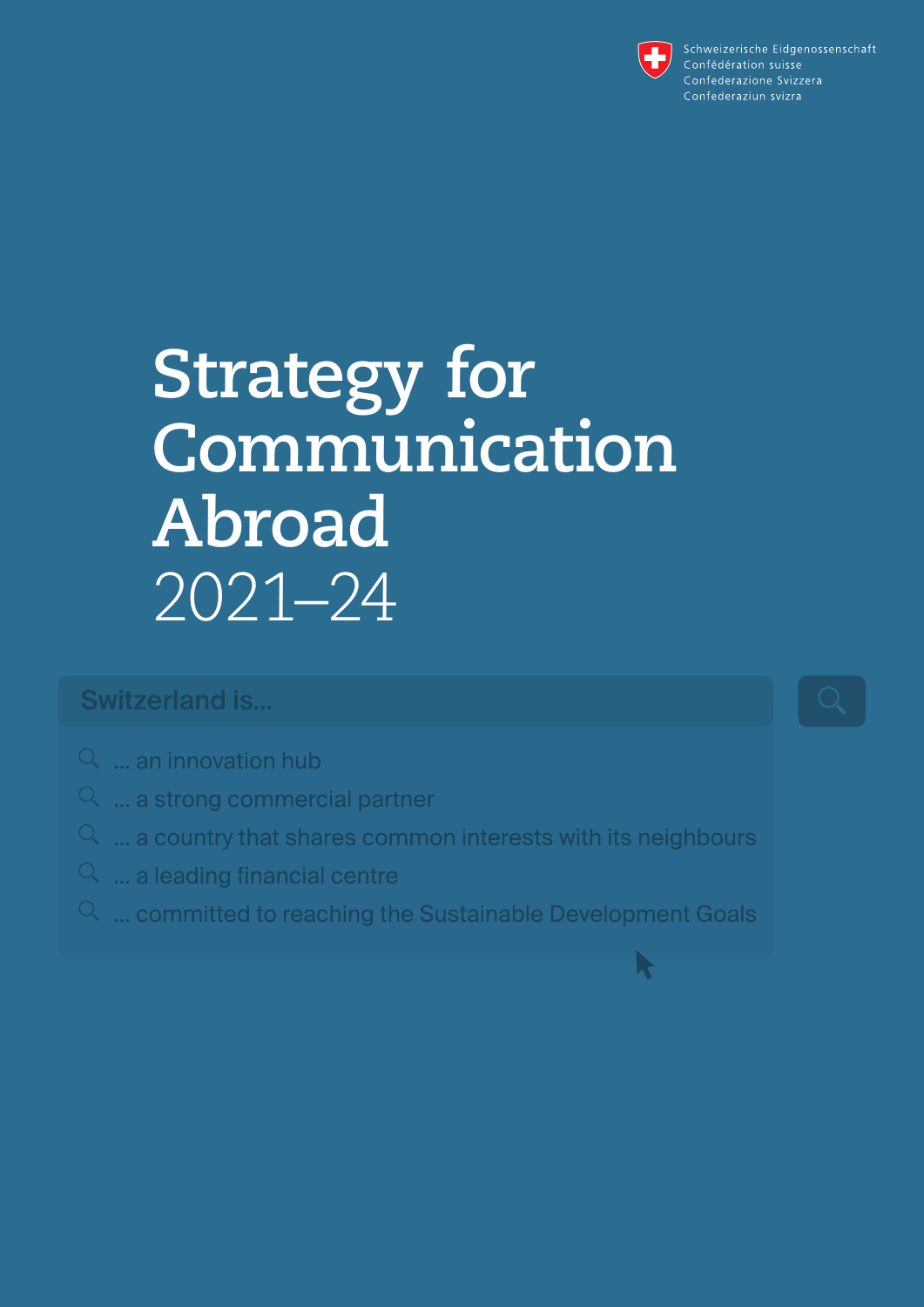Foreign Policy Strategy 2020–23

 $\downarrow$ 

Strategy for Communication Abroad 2021–24

> The present Strategy for Communication Abroad 2021–24, which was approved by the Federal Council on 18 December 2020, is a thematic follow-up strategy to the Foreign Policy Strategy 2020–23. According to Article 3 of the Ordinance on the Cultivation of Switzerland's Image Abroad (SR 194.11), the Federal Council adopts a Strategy for Communication Abroad for a period of four years at a time.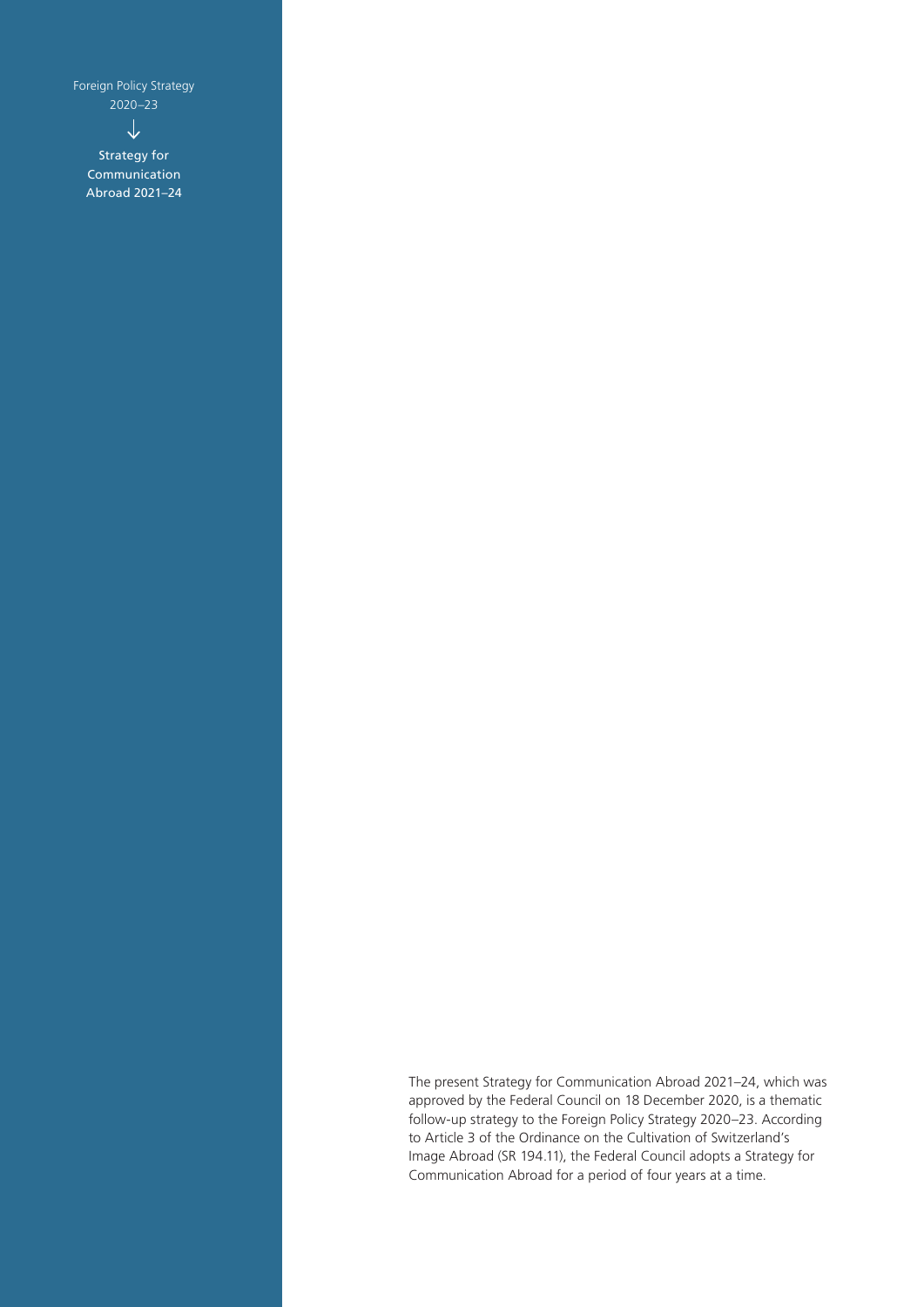## Foreword



The Austrian psychologist Paul Watzlawick said that even silence is communication. What is true for humans also applies to groups, organizations, and states. Communication is the indispensable engine that drives our relationships forward, forges links, and lets people know we are here. It is a sine qua non of human life and social order. That is why communication abroad is an essential element of foreign policy.

Like other countries, Switzerland has a strong interest in actively shaping the way it is perceived abroad and optimising its positioning on the world stage. It has done so in the traditional manner through its diplomatic communication and commercial activities. Now, in the age of the digital revolution and intensive media coverage, the competition for attention has increased dramatically. Communication must therefore be adapted to become more targeted, incisive and effective.

Twenty years ago, Switzerland set out to achieve this by passing a law to professionalise its communication abroad. It was a prudent decision that now allows the country to act in line with its objectives. Switzerland is continually analysing its international image, planning its communication, and sending messages tailored to its target audiences. Every four years, it sets its strategic focus.

The Federal Council is doing so once again with the publication of the present strategy for 2021–24, which defines its priorities, determines objectives and lists the measures required to achieve them. At the end of this period it will evaluate the goals it has set, allowing it to gauge the effectiveness of its communication.

The strategy must also allow a certain flexibility to respond to unforeseen events. Take the COVID-19 pandemic for example, which has sown uncertainty and threatened our prosperity. The strategy had to be swiftly adapted, particularly to reinforce communication on innovation, the economy and the financial centre. Communication on Switzerland's relationship with Europe was also bolstered by additional dimensions such as epidemiological cooperation and, more generally, Switzerland's contribution to the joint management of the crisis.

This blend of proactive and reactive elements is the key to any foreign policy strategy. It is a philosophy that is perfectly suited to communication abroad: our actions must show the ability to establish priorities while ensuring the flexibility necessary to tackle challenges in a targeted manner as and when they arise. This strategy reflects that philosophy.

I hope you enjoy reading it.

Ignazio Cassis Head of the Federal Department of Foreign Affairs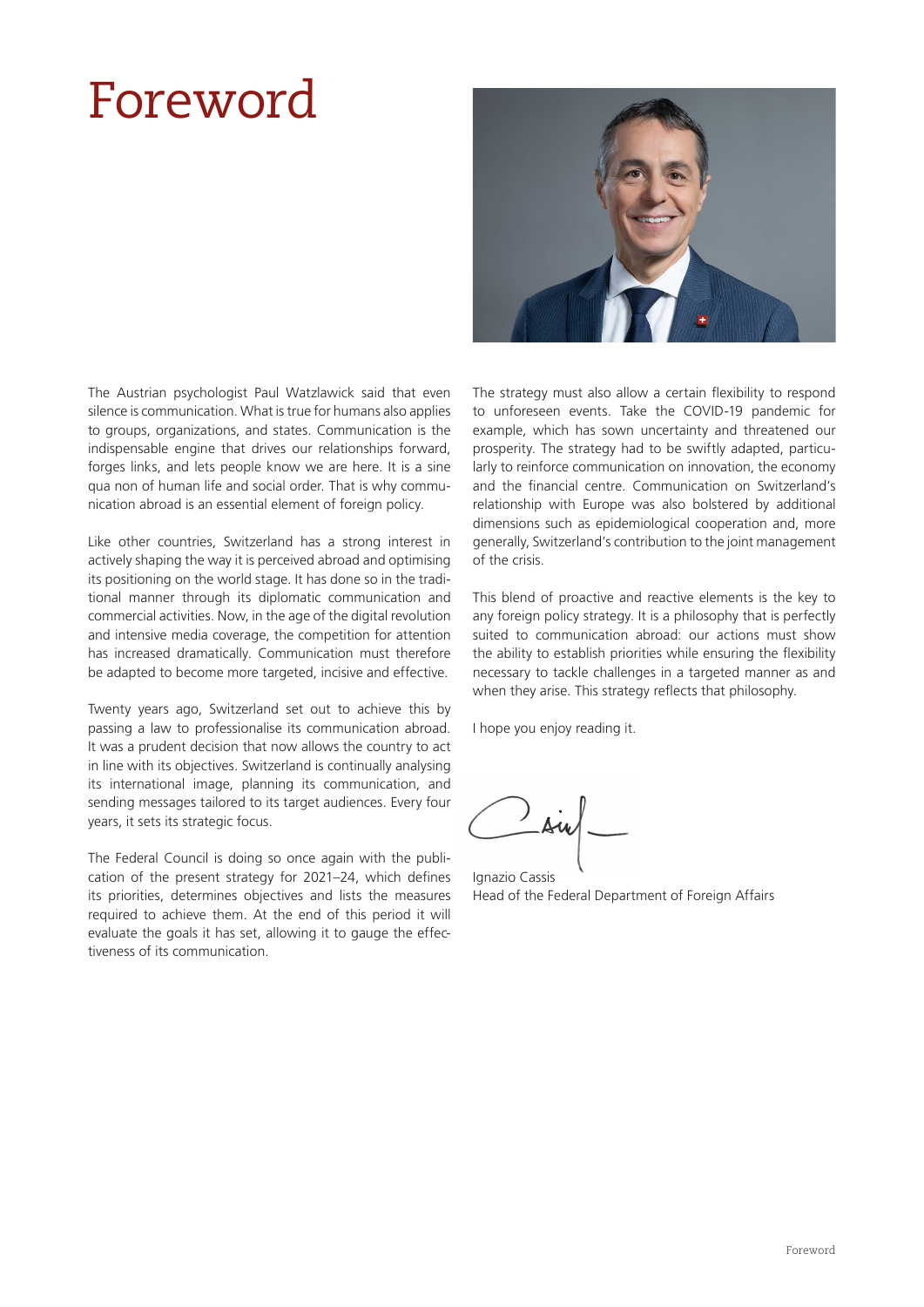# Table of contents

|                | Summary<br>1                                       |              |  |  |  |
|----------------|----------------------------------------------------|--------------|--|--|--|
| $\mathbf{1}$   | Introduction                                       | $\mathbf{2}$ |  |  |  |
| 1.1            | The mandate of Switzerland's communication abroad  | 3            |  |  |  |
| 1.2            | The legal basis                                    | 3            |  |  |  |
| $\overline{2}$ | <b>Perception of Switzerland</b>                   | 4            |  |  |  |
| 2.1            | Switzerland's image abroad                         | 4            |  |  |  |
| 2.2            | Effects of the COVID-19 pandemic                   | 4            |  |  |  |
| 3              | The objective of communication abroad              | 6            |  |  |  |
| 4              | <b>Campaigns on five priorities</b>                | 7            |  |  |  |
| 4.1            | Innovation                                         | 8            |  |  |  |
| 4.2            | Economy                                            | 9            |  |  |  |
| 4.3            | Swiss-European relations                           | 10           |  |  |  |
| 4.4            | Swiss financial centre                             | 11           |  |  |  |
| 4.5            | Sustainability                                     | 12           |  |  |  |
| 4.6            | Other themes relevant to communication abroad      | 12           |  |  |  |
| 5              | <b>Target groups</b>                               | 13           |  |  |  |
| 6              | Coordination of Switzerland's communication abroad | 14           |  |  |  |
| 7              | Instruments, platforms and channels                | 15           |  |  |  |
| 7.1            | Pop-up House of Switzerland                        | 15           |  |  |  |
| 7.2            | Monitoring and analysis                            | 16           |  |  |  |
| 7.3            | Events with an international dimension             | 16           |  |  |  |
| 7.4            | Projects by Switzerland's external network         | 16           |  |  |  |
| 7.5            | Delegations                                        | 17           |  |  |  |
| 7.6            | Digital communication                              | 17           |  |  |  |
| 7.7            | Promotional and communication products             | 17           |  |  |  |
| 8              | <b>Impact assessment</b>                           | 18           |  |  |  |
| 9              | Conclusion                                         | 19           |  |  |  |
|                |                                                    |              |  |  |  |
|                | Annex 1: List of abbreviations                     |              |  |  |  |
|                | Annex 2: Glossary                                  |              |  |  |  |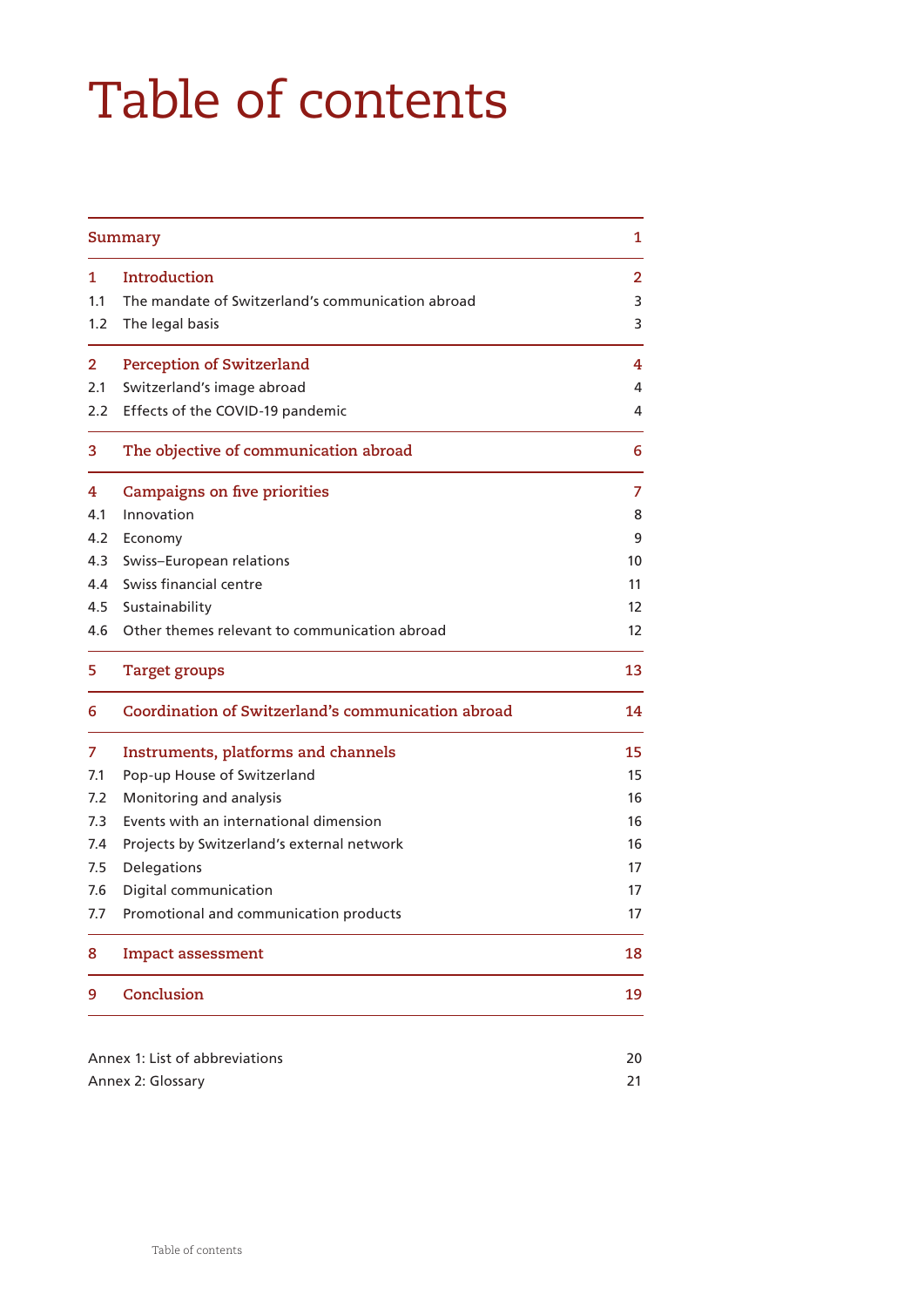## <span id="page-4-0"></span>Summary

Today's international environment is becoming increasingly competitive and interconnected. Switzerland cannot leave it to chance or external players to decide how it is perceived or if it is noticed at all. Communication abroad allows Switzerland to actively shape the way the country is viewed. It uses targeted communication activities to explain the country's strengths, positions and actions and to promote its interests. Ensuring Switzerland enjoys a positive image abroad is not an end in itself: it affects factors such as diplomatic room for manoeuvre, tourism, and the attractiveness of Switzerland as a business location and economic and scientific hub. In this sense, communication abroad helps ensure that foreign policy is effective.

The country's image is a key asset in the global competition for attention, influence and appeal. It allows Switzerland to optimise its positioning on the world stage and creates a favourable climate for Switzerland's interests and concerns abroad. In an environment shaped by the COVID-19 pandemic and its consequences, communication plays an especially important role, while new hybrid forms of communication are becoming increasingly significant.

The Foreign Policy Strategy 2020–23 (FPS 2020–23), with its four thematic focus areas and three geographical priorities, is the guiding framework of the present strategy. The purpose of Switzerland's communication abroad is derived from the Federal Act and the Ordinance on the Cultivation of Switzerland's Image Abroad: Communication abroad encourages a positive and nuanced perception of Switzerland and helps safeguard Switzerland's interests abroad using public relations tools.

The Strategy for Communication Abroad 2021–24 focuses on five priorities:

- 1. Innovation
- 2. Economy
- 3. Swiss-European relations
- 4. Swiss financial centre
- 5. Sustainability

These priority areas demonstrate a greater need for communication, but also offer up attractive content and the potential to improve how Switzerland is viewed. Campaigns on these themes can strengthen the perception of Switzerland as an innovative and competitive country with a sense of solidarity and responsibility, as well as an attractive business environment.

These campaigns will combine various communication measures that will strengthen Switzerland's image. The campaigns will be implemented in collaboration with public and private partners who are able to influence how Switzerland is perceived, notably in areas such as politics, industry, education, research and innovation (ERI), and tourism, sport, and culture. Collaborations with sponsors from the head office and from representations abroad are also part of this strategy. This co-operation will be governed by new Federal Department of Foreign Affairs (FDFA) guidelines for this area ( $link \&$ ).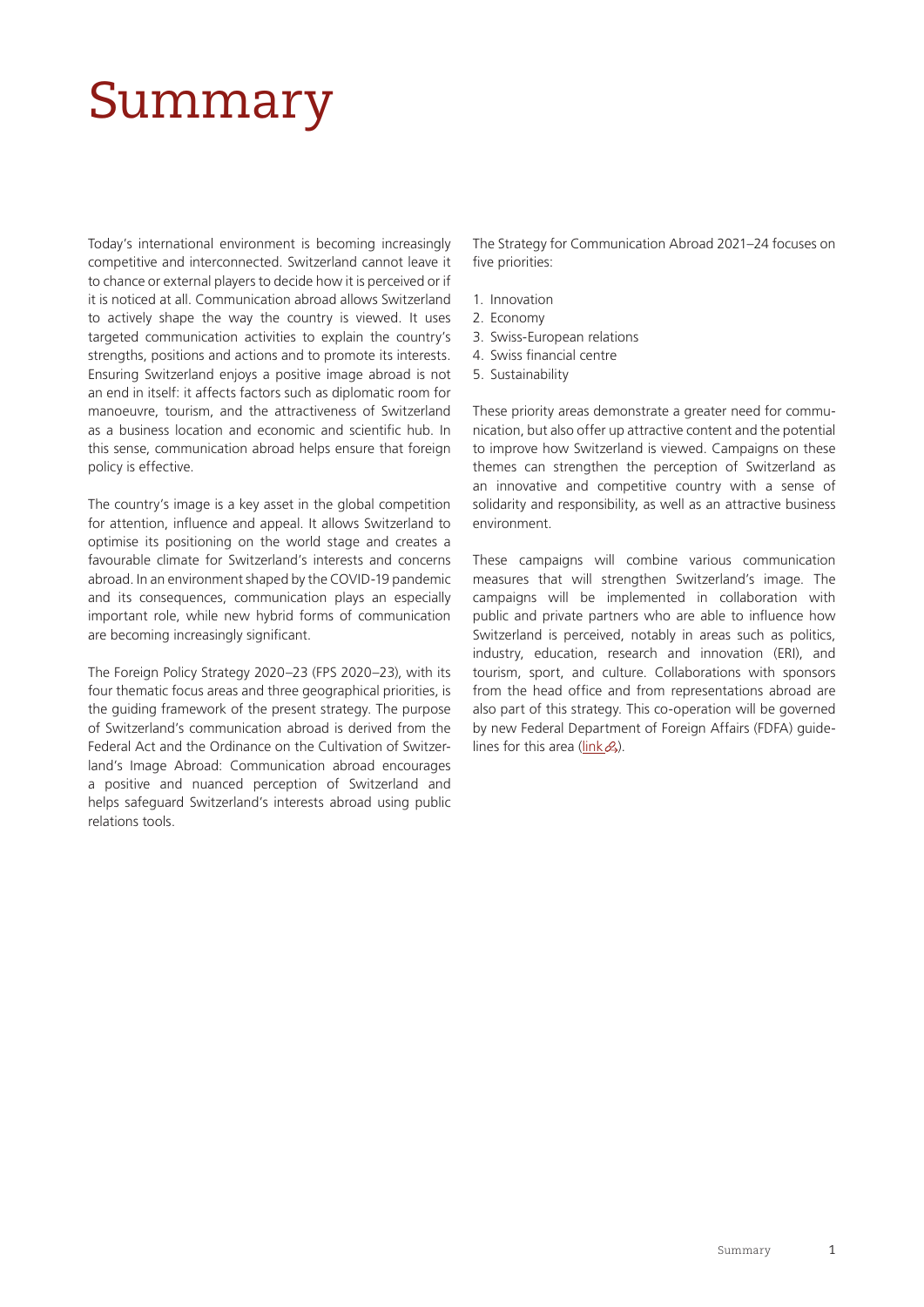# <span id="page-5-0"></span>1 Introduction

Switzerland's international environment is in a state of constant change. The FPS 2020–23, which was approved by the Federal Council on 29 January 2020, identified political, ecological, technological, economic and social factors as the drivers of this change. Since spring 2020, Switzerland has also been confronted with the task of managing the COVID-19 pandemic and its repercussions. The core mission of Swiss foreign policy is to promote the country's interests and values as laid out in the Federal Constitution, and to the fullest extent possible in this challenging context.

In the FPS 2020–23, the Federal Council outlines Switzerland's interests and principles and defines four thematic focus areas: 1) Peace and security, 2) Prosperity, 3) Sustainability, and 4) Digitalisation. From a geographical perspective, it also explains that these priorities are to be implemented in parallel in the European Union (EU), Switzerland's priority countries around the world, and at the multilateral level. The Federal Council has thus established a coherent guiding framework for implementing foreign policy and harmonising foreign and domestic policy. The FPS 2020–23 therefore serves as a point of reference for its thematic follow-up strategy, the present Strategy for Communication Abroad 2021–24.

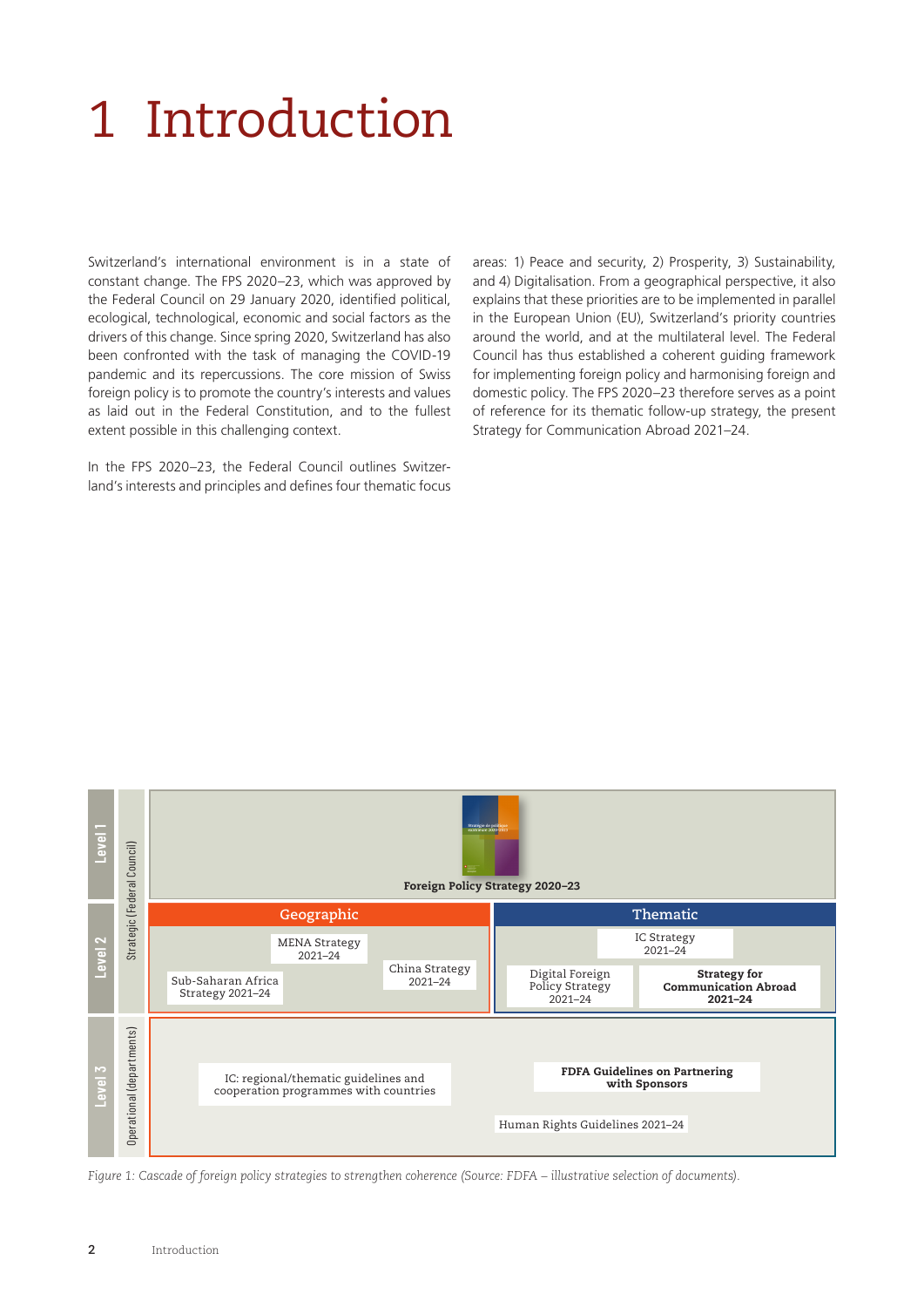## <span id="page-6-0"></span>1.1 The mandate of Switzerland's communication abroad

In the FPS 2020–23, the Federal Council emphasises the importance of communication abroad as a tool for safeguarding Switzerland's interests. This is the mandate of Switzerland's communication abroad. It focuses particularly on key areas where there is an increased need for more communication, and where targeted communication activities directed at other countries can generate added value by achieving better results for Switzerland.

The present strategy establishes five priorities, explaining the action required for each of them, as well as their objectives, measures, geographical focus and target groups. It also explains how Switzerland's communication abroad is coordinated and evaluated.

Communication abroad helps to actively shape the way Switzerland is perceived in foreign countries. Switzerland's image is a key asset in the global competition for attention, influence and appeal and allows it to optimise its positioning on the world stage. Today's international environment is characterised by growing competition and expanding communication networks: Switzerland cannot leave it to chance or external players to decide how it is perceived or if it is noticed at all. Targeted communication activities can be used to showcase the country, its strengths and positions, explain its domestic and international actions, and promote its interests. Ensuring Switzerland enjoys a positive image abroad is not an end in itself: it affects factors such as diplomatic room for manoeuvre, tourism, and the attractiveness of Switzerland as a business location and economic and scientific hub. Switzerland's communication abroad creates a supportive climate for the country's interests and concerns in other countries by improving the understanding of selected key topics and of the way in which Switzerland works.

## 1.2 The legal basis

The Federal Act on the Cultivation of Switzerland's Image Abroad (SR 194.1, in french  $link \&mathcal{A}$  $link \&mathcal{A}$ ) and the Ordinance on the Cultivation of Switzerland's Image Abroad (SR 194.11, in french  $\lim k \mathcal{B}$ ) on the Cultivation of Switzerland's Image Abroad form the legal basis for Switzerland's communication abroad. According to the Federal Act, the Swiss Confederation – and particularly the FDFA – provide general information about Switzerland, generate approval for the country and present it as a diverse and attractive nation.

According to Article 1 of the Ordinance, the key mission of Switzerland's communication abroad is to help safeguard the country's interests abroad using public relations tools. The Ordinance then defines the tasks that communication abroad must fulfil. They include:

- promoting the visibility of Switzerland abroad;
- presenting Switzerland's political concerns and positions to a foreign public;
- expanding and nurturing Switzerland's network of contacts with decision makers and opinion leaders abroad;
- monitoring and analysing the perception of Switzerland abroad, and reporting on this to the Federal Council and the bodies with responsibility in specific fields;
- managing Switzerland's presence at major international events (e.g. at World Expos, the Olympic Games);
- submitting communication concepts and messages to the Federal Council in the event of threats to Switzerland's image or crises affecting it.

Article 3 of the Ordinance specifies that the focus of Switzerland's communication abroad is fixed for a four-year period in the Strategy for Communication Abroad, which is approved by the Federal Council. The activities carried out for Switzerland's communication abroad are financed via the FDFA's ordinary budget, and by funds that are requested separately for appearances at World Expos and the Olympic Games.

Depending on the theme for communication abroad, the legal and strategic basis and the thematic responsibility and priorities of the partners should be considered. The partners can contribute to the costs of the communication measures within the framework of their own budgets and legal bases. Possible financial contributions from the other actors (the cantons, private sector, etc.) will also be examined, again depending on the theme of the measure in question. The FDFA Guidelines on Partnering with Sponsors [\(link](https://www.eda.admin.ch/dam/eda/en/documents/publications/SchweizerischeAussenpolitik/richtlinien-des-eda-zur-zusammenarbeit-mit-sponsoren-2021_EN.pdf)  $\mathcal{L}_1$ ), which were developed as part of this strategy, now provide a framework for examining the risks and opportunities of such collaborations.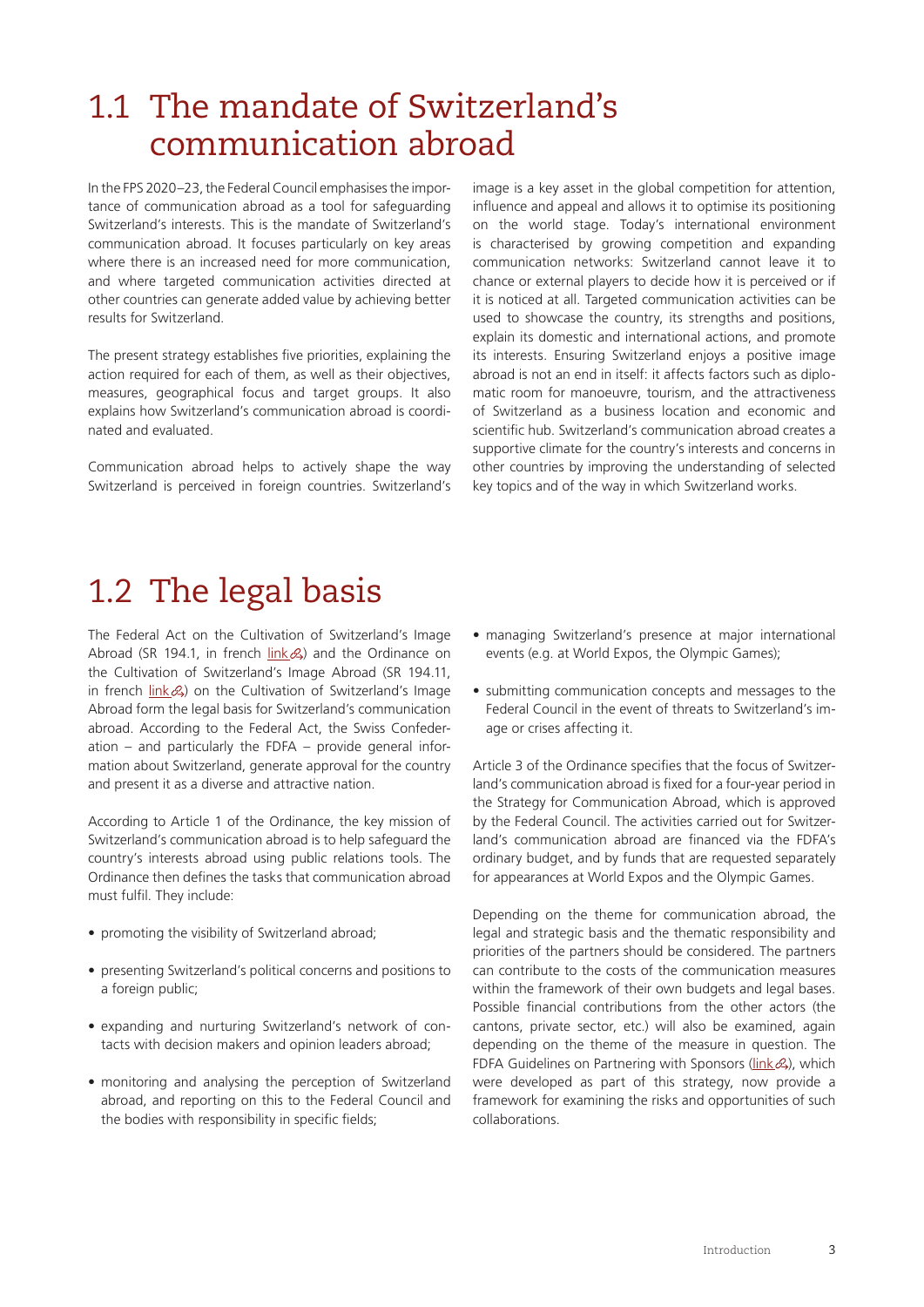# <span id="page-7-0"></span>2 Perception of Switzerland

### 2.1 Switzerland's image abroad

Understanding Switzerland's current image, its strengths and its weaknesses is an important factor in determining the focus of the Strategy for Communication Abroad. Switzerland's image among the general public abroad is fundamentally positive and stable, and is not generally subject to any short-term fluctuations. In areas such as good governance, the beauty of its landscape, and the quality of its products, Switzerland's reputation is second to none. This is evidenced by Switzerland's own image studies<sup>1</sup> as well as comparative international studies<sup>2</sup>. The Swiss financial centre has also improved its reputation after several periods of heavy criticism. Switzerland is also favourably viewed abroad as a destination for research and education. However, the perception of Switzerland's innovative capability could be further developed, particularly with regard to the discrepancy between its actual and perceived innovative capabilities.<sup>3</sup>

Switzerland's sense of responsibility and international solidarity enjoys relatively little attention among the public abroad, as does its contribution to European prosperity. The systematic evaluation of media coverage on Switzerland shows that the country is generally viewed a little more critically by foreign media than by the general public.

Along with the overwhelmingly positive areas of Switzerland's image mentioned above, there are still a number of sensitive areas with the potential to draw negative attention. Among them are headline-grabbing events relating to the financial centre and tax issues. Other relevant issues for foreign observers are Switzerland's potential vulnerability as a business location due to increased competition, the strong Swiss franc, and uncertainty around the longer-term consolidation of bilateral relations with the EU. Switzerland is also viewed negatively in areas such as commodities trading, and has attracted criticism due to some of the international sports associations that are based in the country (primarily FIFA), as well as the way various issues in this context have been handled by the Swiss judicial authorities.

## 2.2 Effects of the COVID-19 pandemic

How has Switzerland's image been affected by the COVID-19 pandemic and what influence has this had on its communication abroad? Switzerland was one of the first European countries to be severely affected by the COVID-19 pandemic. However, the global scale of the crisis meant that it was never at the centre of international attention during Europe's first wave of infections. Nonetheless, the Swiss approach to the situation did attract attention at certain points during the spring of 2020. After some initial doubts about how ready it was to manage the crisis, Switzerland was seen by international observers to have quickly built on its recognised strengths. During the first wave, it was perceived as a country that cares for its people with effective economic and healthcare provisions. The speed and efficient implementation of measures to support Swiss businesses and workers

affected by the crisis were viewed in a very positive light.<sup>4</sup> Gestures of solidarity with other severely affected states also garnered international attention.

International perceptions of Switzerland's management of the pandemic grew more critical when the country was severely affected during Europe's second wave from autumn 2020 onwards. Observers abroad, particularly in countries bordering Switzerland, sometimes felt the Swiss healthcare system was reaching its limits, that the country had not struck the right balance between economic and health-related concerns, and that this might have a negative impact on public health and the economy in Switzerland's neighbouring

<sup>1</sup> Presence Switzerland (2018), Presence Switzerland Image Monitor 2018. The perception of Switzerland abroad (in German  $\text{link} \mathcal{B}$ ), Bern.

<sup>2</sup> Anholt, Simon and Ipsos (2020), Anholt-Ipsos Nation Brands Index 2020, New York.

<sup>3</sup> Switzerland occupies first place in both the Global Innovation Index 2020 [\(link](https://www.wipo.int/edocs/pubdocs/en/wipo_pub_gii_2020.pdf)  $\&$ ) and the European Innovation Scoreboard 2020 ([link](https://ec.europa.eu/growth/industry/policy/innovation/scoreboards_en)  $\&$ ). For information on how it is perceived, see the Presence Switzerland Image Monitor 2018 (in German  $\lim_{\delta \to 0}$ ) or the Anholt-Ipsos Nation Brands Index 2020.

<sup>4</sup> Jones, S. 'Coronavirus pandemic: Swiss lead way with crisis loans to small businesses.' Financial Times, 6.4.2020; Livini, E. 'La Svizzera stravince la gara europea per i prestiti (veloci) alle imprese.' La Repubblica, 6.5.2020.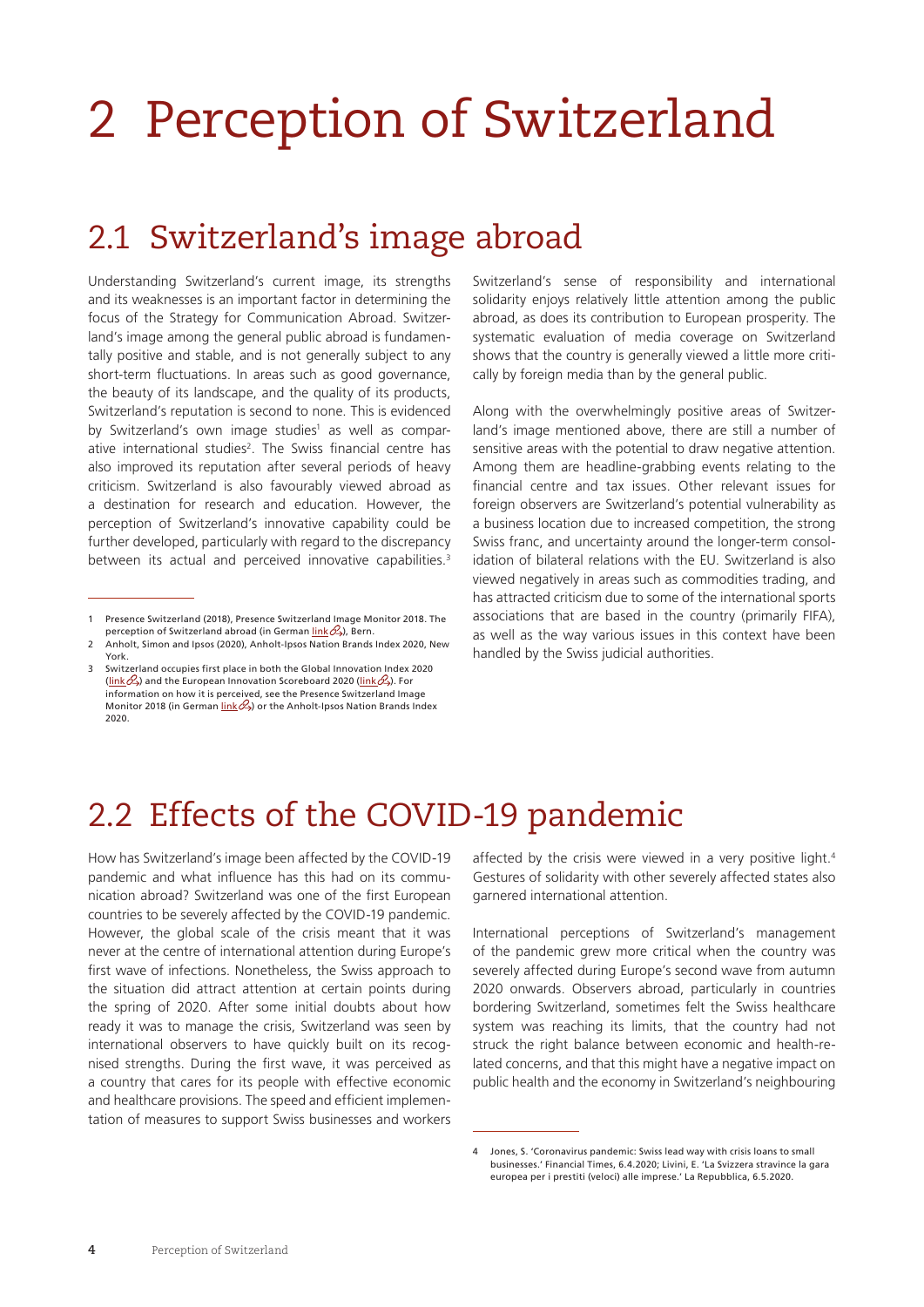countries in particular.5 As the COVID-19 pandemic is still ongoing, it is not yet possible to conclusively say if or how it will affect perceptions of Switzerland in the longer term.<sup>6</sup> This will primarily depend on how well foreign observers believe it has managed the social, economic and health-related aspects of the crisis in comparison to other countries around the world. Perceptions of Switzerland's solidarity with other countries during the COVID-19 pandemic will also have a bearing on its image.

The COVID-19 pandemic has clearly had repercussions domestically and around the world that affect the focus of Switzerland's communication abroad. This is particularly true of the economy. The health policy measures enacted around the world and the continuing sense of uncertainty have had an almost unparalleled negative impact on the economic development of key markets and people's willingness to invest, as well as on international tourism and exchanges in the fields of technology, science and culture. There has also been an increase in criticism of globalisation, as well as demands for protectionist measures and stronger control of value and supply chains to ensure access to the critical goods a country needs to function. As a heavily export-based and globally connected economy, Switzerland has been particularly affected by this aspect of the pandemic's consequences. The international environment is growing more competitive and global market access more challenging.

It is becoming apparent that these changes will lead to tougher economic competition for the demand and investments that remain. In this context, Switzerland's communication abroad has become even more important. It will work to improve Switzerland's positioning abroad, support its economy, and call attention to its sense of solidarity, thereby helping to manage the repercussions of the pandemic. Specific platforms and activities can be used within this strategy period to meet the increased need for communication, helping to safeguard Switzerland's political, economic and domestic interests.

It is important to bear in mind here that the pandemic has also led to a change in the way people communicate. Firstly, the use of digital communication methods has greatly increased, with the importance of virtual communication rising sharply in comparison to direct, physical meetings. This has made the use of digital communication much more common and a great deal more professional. Secondly, events that are based on direct communication with a large and physically present target audience, such as major sporting fixtures and trade fairs, have been confronted with significant challenges in the pandemic. Experience has shown that while digital communication has enormous potential, human beings are still fundamentally social creatures with a strong need for direct contact and in-person exchanges. The pandemic has therefore demonstrated the value of direct, personal exchanges as well as delivering a boost to digitalisation. The consequence of this development is that communication abroad must develop new approaches for its physical events and combined hybrid activities, as well as mastering the full spectrum of digital communication methods.

<sup>5</sup> De Weck, J.: Switzerland Is Choosing Austerity Over Life. Foreign Policy, 10.11.2020; Der lachende Dritte. Süddeutsche Zeitung. 27.11.2020; Jetzt muss von der Leyen den Skistreit in Europa schlichten. Die Welt. 28.11.2020.

Editorial work on the present strategy was completed at the beginning of December 2020.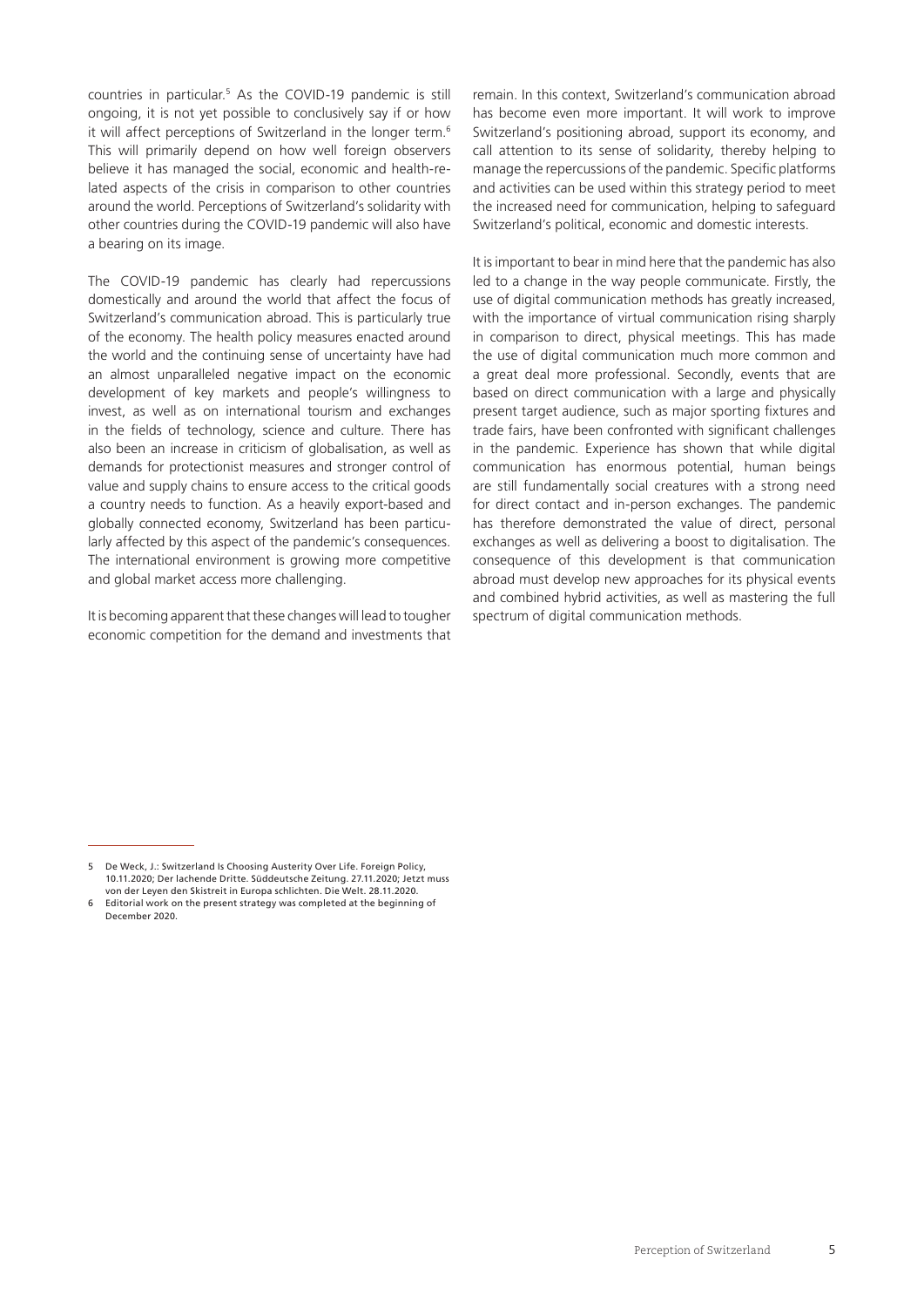## <span id="page-9-0"></span>3 The objective of communication abroad

The legal and political mission of Switzerland's communication abroad remains unchanged in the present strategy:

**Communication abroad contributes to a positive and nuanced perception of Switzerland and helps safeguard Switzerland's interests abroad using public relations tools.**

In this sense, communication abroad acts as a catalyst: it helps to achieve foreign policy objectives in the four focus areas by creating a positive atmosphere in which Switzerland can communicate its concerns.

Four questions offer guidance when deciding whether a communicative measure should be implemented or supported:

- Does the topic align with the priorities of the FPS 2020–23?
- Is there an increased need for communication in this area?
- Do the associated communication activities have the potential to improve the perception of Switzerland?
- Is the content attractive to the target audience?

Diagram 2 illustrates the fields of activity of Switzerland's communication abroad:



*Diagram 2: The activities carried out under Switzerland's communication abroad are derived from the FPS 2020–23 and contribute to effective foreign policy (source: FDFA).*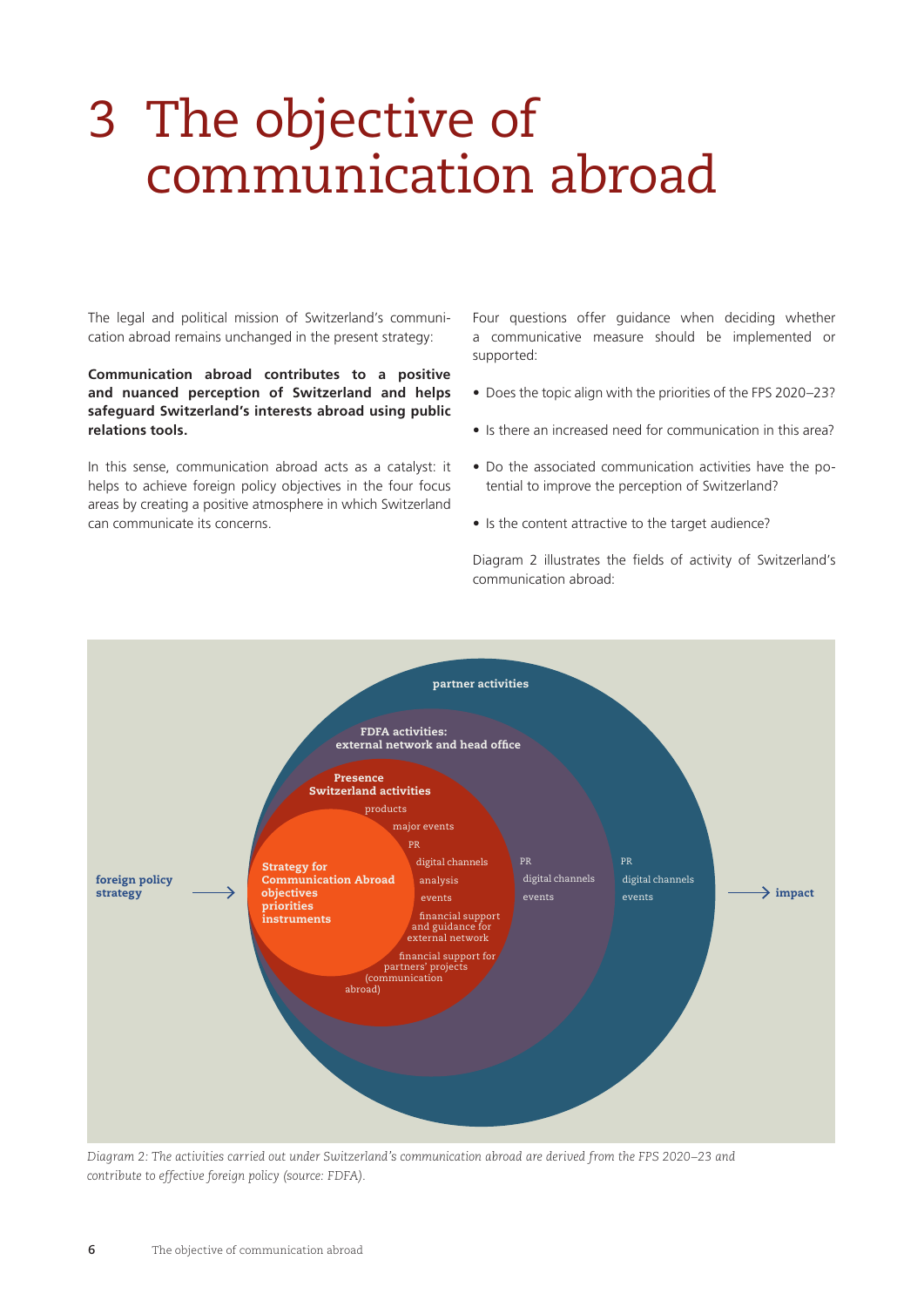## <span id="page-10-0"></span>4 Campaigns on five priorities

If we analyse the four foreign policy focus areas for 2020–23 based on the criteria above and on Switzerland's international profile, we can determine how communication abroad can offer specific support in promoting Switzerland's interests in these areas. The following five thematic priorities can be identified and allocated as part of this analysis:

| 5 priorities of the strategy for communication abroad | 4 thematic focus areas of the FPS 2020-23        |
|-------------------------------------------------------|--------------------------------------------------|
| innovation                                            | prosperity + sustainability + digitalisation     |
| economy                                               | prosperity + sustainability + digitalisation     |
| swiss-european relations                              | peace and security + prosperity + sustainability |
| swiss financial centre                                | prosperity + sustainability + digitalisation     |
| sustainability                                        | sustainability                                   |

*Diagram 3: The five priorities of communication abroad can be allocated to the foreign policy focus areas for 2020–23.(Source: FDFA).*

These five priorities cover all four themes of the foreign policy focus areas for 2020–23, demonstrating the considerable potential for adding value to communicative measures aimed at safeguarding Switzerland's interests.

A campaign will be launched for each priority. The five planned campaigns are multifaceted and bolster the perception of Switzerland as an innovative, competitive country with a sense of solidarity and responsibility, as well as high quality of life and an attractive business environment. A positive and stable image is also a valuable and versatile asset. If a strategic need for communication on other themes emerges in this strategy period, then the strong profile Switzerland has built will be of benefit in those areas too.

In the coming years, therefore, more work will be done via campaigns, which allow a range of communication measures to be combined. A stronger focus on selected thematic areas will increase the impact of these measures, with clear messages being sent consistently and repeatedly via target group-specific channels. Furthermore, systematically including the various stakeholders will improve the coherence of the communication. The campaigns and their

messages will follow a clear brand strategy. Branding bolsters Switzerland's image, deploys the Confederation's specialised promotional instruments to address the target audience in a flexible and differentiated manner, and considers the needs of the partners involved.

Campaigns will generally be implemented within a specified time frame, in collaboration with other departments, the Federal Chancellery, and public and private actors who can influence the way Switzerland is viewed abroad – for example in areas such as politics, industry (including export and location promotion), ERI, tourism, sport and culture. Together with the campaign partners, the respective managing bodies will establish the target audience as well as the specific goals, measures, and indicators for determining target attainment and effectiveness. Depending on the theme in question, different instruments and communication channels will be selected during the implementation process and suitable physical or virtual platforms made available. Switzerland's presence at major international events and at Swiss events with an international dimension can also be considered in the implementation of the campaigns (see diagram 4).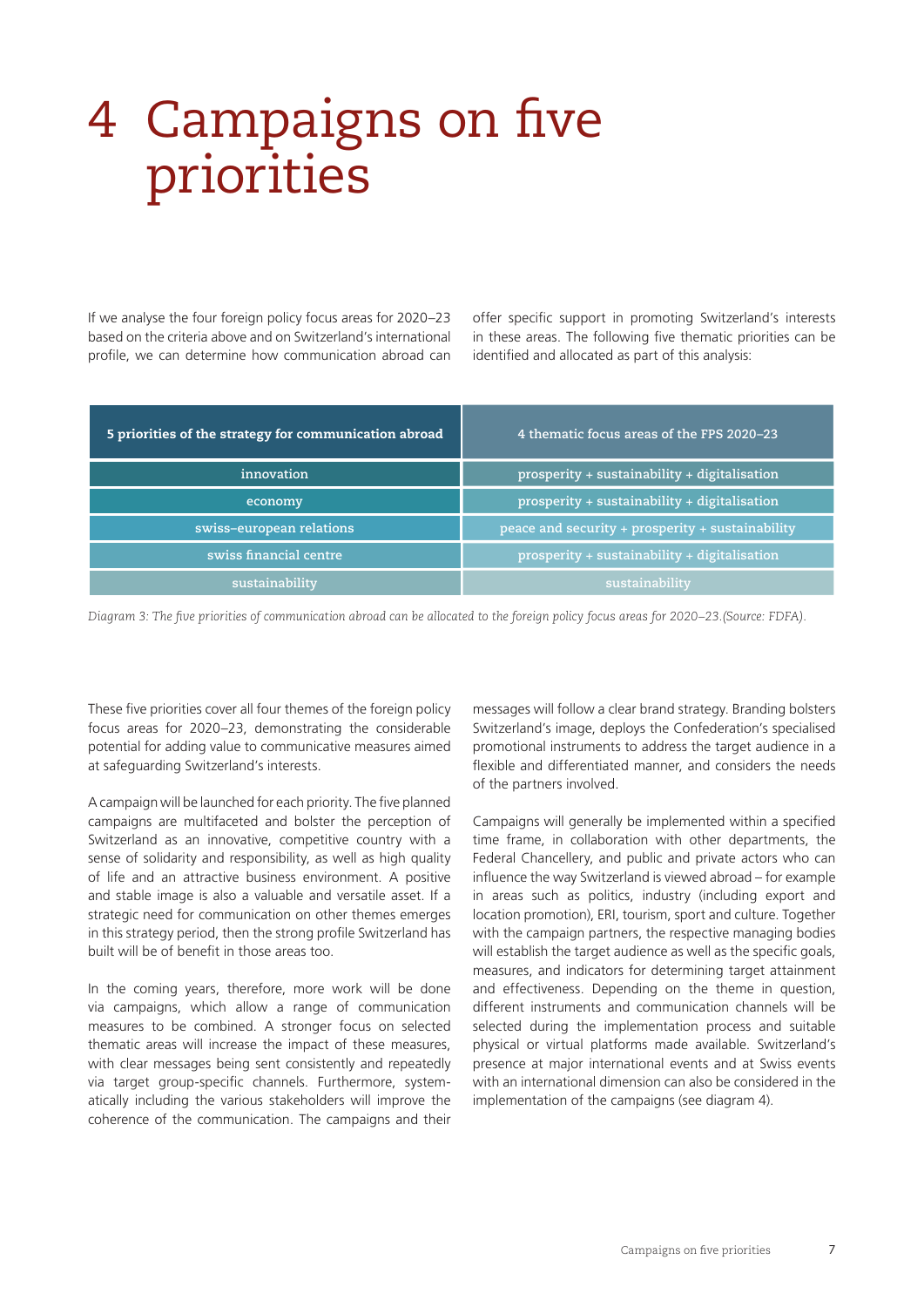<span id="page-11-0"></span>The geographical focus of Switzerland's communication abroad is also derived from the FPS 2020–23. Europe, Switzerland's priority countries in other regions, and multilateral relations are the key considerations during implementation – particularly with regard to the campaigns. More specific geographical priorities will arise depending on the content, where the interest lies, the specific communication needs

and the opportunities that present themselves (e.g. venues of major international events). In addition, the priorities of partners from the Federal Administration and elsewhere will also be considered. The following sub-chapters will introduce the campaigns for the five priorities of Switzerland's communication abroad.



*Diagram 4: Illustration of how a communication campaign works (source: FDFA).*

### 4.1 Innovation

#### **Perception and need for communication**

Switzerland's profile in the field of innovation is not as strong as its achievements in the sector might suggest. This is evident when one compares its rankings in innovation indexes to the results of various image studies.<sup>7</sup> This campaign aims to improve Switzerland's visibility as a high-performing, competitive and leading hub of innovation and technology, including in the context of digitalisation and future-oriented technologies.

#### **Objectives**

- 1. Increase the visibility and improve the profile of Switzerland's achievements in the field of innovation among opinion leaders and the media.
- 2. Promote the visibility of Swiss companies (multinational companies, SMEs, start-ups) and ERI actors (Innosuisse, higher education institutions, the Swiss National Science Foundation (SNSF), digitalswitzerland, start-ups, etc.).

<sup>7</sup> Switzerland occupies first place in both the Global Innovation Index 2020 [\(link](https://www.wipo.int/edocs/pubdocs/en/wipo_pub_gii_2020.pdf)  $\otimes$ ) and the European Innovation Scoreboard 2020 ([link](https://ec.europa.eu/growth/industry/policy/innovation/scoreboards_en)  $\otimes$ ). For information on how it is perceived, see the Presence Switzerland Image Monitor 2018 (in German [link](https://www.eda.admin.ch/dam/eda/de/documents/das-eda/landeskommunikation/Kurzbericht_PRS_Imagemonitor_2018.pdf)  $\mathcal{O}_3$ ) or the Anholt-Ipsos Nation Brands Index 2020.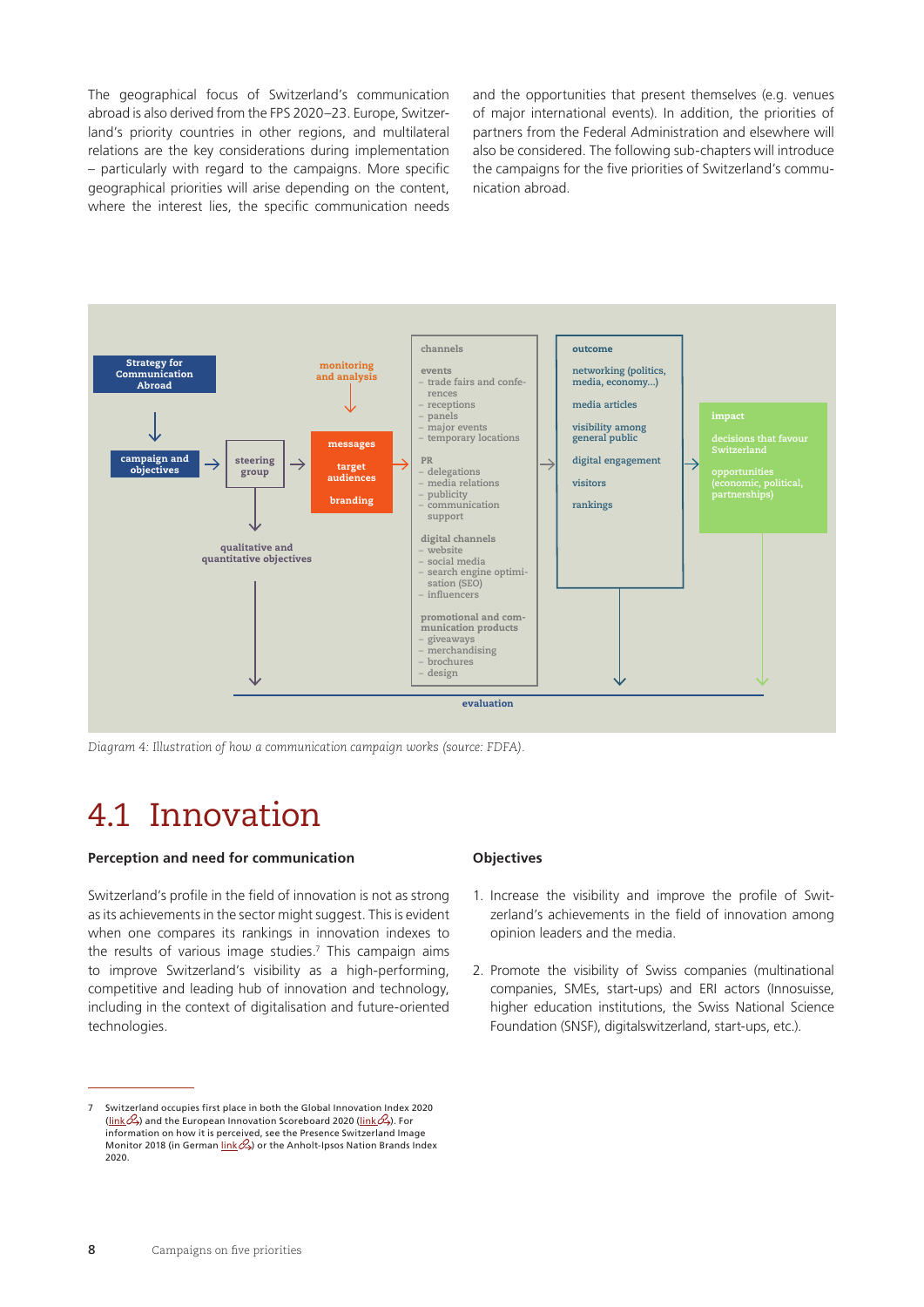#### <span id="page-12-0"></span>**Measures**

Take part in major events, contact leading foreign media, employ digital channels in a targeted manner and carry out a series of events in Switzerland's external network with a focus on the message '*Switzerland as a leading innovation hub*'.

#### **Geographical focus**

The focus is determined by the communication requirements of the Confederation and the private partners, from the communication opportunities offered by the subject matter, and from the potential of the markets in question.

#### **Cooperation**

For the implementation of the 'Swisstech' campaign, Presence Switzerland is working with the State Secretariat for Education, Research and Innovation (SERI) and its swissnex

network, with Switzerland Global Enterprise (S-GE) and the external network (Swiss Business Hubs), and with Innosuisse, the SDC (including in the field of Tech4Good) digitalswitzerland, the cantons, the Swiss Federal Institute of Technology Zurich (ETHZ), the Swiss Federal Institute of Technology Lausanne (EPFL), other universities and higher education institutions, and Swiss companies and start-ups. Collaborations with renowned international organisations (e.g. CERN) that have a positive impact on Switzerland's image are also possible during the implementation of the campaign.

#### **Indicators**

The indicators for impact assessment (or target attainment) will be defined and reviewed annually with the partners in the campaign's steering committee.

### 4.2 Economy

#### **Perception and need for communication**

Swiss industry requires international visibility. The COVID-19 pandemic and its consequences are having a negative impact on Swiss companies, both domestically due to the fall in production and private consumption, and in the export sector due to the global economic downturn and restrictions on international trade. Economic recovery will be constrained by uncertainty over the development of the pandemic, increased competition and the protectionist reflexes of states. In this climate, strengthening Switzerland's brand would support the economy by demonstrating confidence in the quality and reliability of the products and services on offer.

#### **Objective**

1. Increase the international visibility of Swiss industry and its strengths, which will help to promote the industry and increase its share of the market.

#### **Measures**

Communication and networking platforms will be made available, with Europe as a priority. A 'nation brand management' campaign will be developed in collaboration with the companies to strengthen Switzerland's brand and image in foreign markets. This could, for example, be done using the Pop-up House of Switzerland (see Chapter 7.1), which would be deployed in key cities of the regions bordering Switzerland. The campaign will also be supported by the Swiss Pavilion at Expo 2021 Dubai, the House of Switzerland at the Summer Olympic Games in Tokyo in 2021, and the House of Switzerland at the 2022 Winter Olympic Games in Beijing. In these uncertain times, Switzerland's storytelling will build on the celebrated strengths of its brand: resilience, stability, reliability, quality, sustainability and innovative capability.

#### **Geographical focus**

The focus is on Europe, and particularly on the countries and regions that share a border with Switzerland. The focus can be adjusted based on the communication requirements of the Confederation and the private partners, the opportunities offered by the subject matter, and the respective market potential.

#### **Cooperation**

The use of specific platforms will be planned and coordinated with the relevant economic promotion actors (in particular with the State Secretariat for Economic Affairs (SECO), S–GE, Switzerland Tourism, umbrella organisations and the cantons).

#### **Indicators**

Indicators for measuring target attainment will be determined separately for each platform and with the partners involved.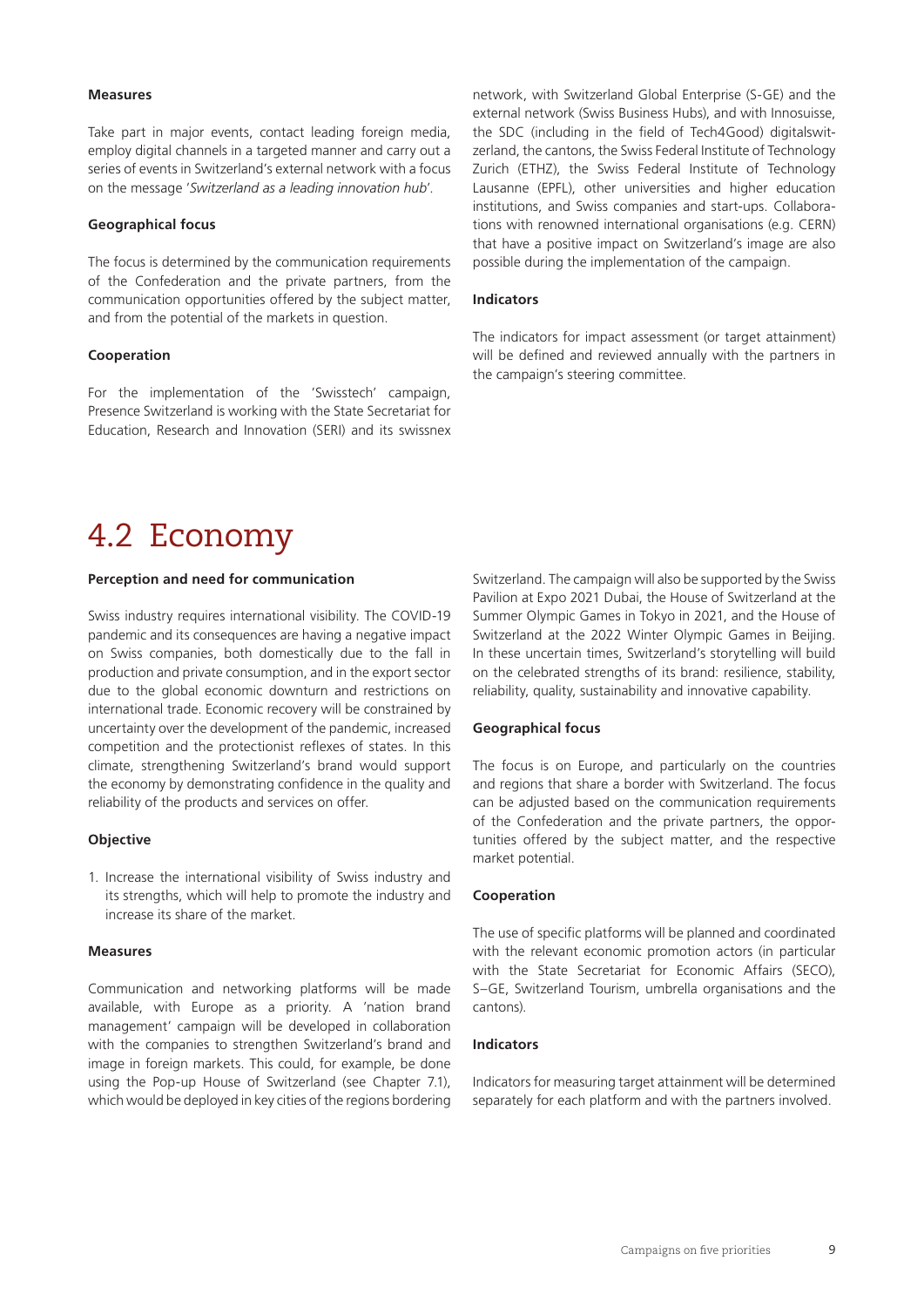## <span id="page-13-0"></span>4.3 Swiss–European relations

#### **Perception and need for communication**

Switzerland is deeply rooted in Europe. Its close relationship with the EU is founded on a series of common rules in various key areas of activity. For years, this approach has brought concrete advantages to the populations of Switzerland and Europe. But these benefits are not perceived well enough in European countries – nor is Switzerland's solidarity with Europe and the stabilising influence the country's close relations with the EU bring to the continent as a whole. These issues are confirmed by image surveys carried out in this field.8 Switzerland's economic strength, innovative capability, and sense of solidarity and responsibility are an asset to the whole of Europe. Both EU member states and the countries bordering the EU benefit from interactions between Switzerland and Europe. This campaign aims to show that relations between Switzerland and Europe are founded on common interests.

#### **Objectives**

- 1. Increase the visibility and raise awareness of the common benefits of relations between Switzerland and other European countries, especially among opinion leaders and the media.
- 2. Emphasise the importance of coordinating the use of tools for safeguarding common interests and benefits in an increasingly uncertain geopolitical situation.
- 3. Promote the interests of participating partners in their respective fields.

#### **Measures**

Develop and communicate positive narratives using concrete examples from the areas of industry, education, research and innovation (ERI), security, migration, sustainable development, international cooperation, culture and tourism. Current events such as the COVID-19 pandemic will be considered as part of this and communication adjusted accordingly. This will weave a 'communicative tapestry' that improves awareness of common benefits and helps create an atmosphere that safeguards Switzerland's interests and facilitates cooperation with neighbouring European countries.

#### **Geographical focus**

The initial priority will be on Switzerland's neighbouring countries, particularly the regions along the border, where Switzerland's strategic interests are concentrated. The campaign will be based on the Pop-up House of Switzerland (see Chapter 7.1), and will also boost its impact using favourable opportunities arising in other European countries and as part of Switzerland's relationship with the EU. The content and form of the communication campaign will be adjusted based on the context and where the focus lies – for example on the EU and Brussels, Switzerland's neighbouring countries, other EU states, or the United Kingdom.

#### **Cooperation**

To ensure it is both coherent and relevant, the campaign will be carried out in collaboration with the responsible departments, the Federal Chancellery, the cantons, and public and private actors.

#### **Indicators**

The objectives and indicators for target attainment will be defined and reviewed annually with the campaign partners.

<sup>8</sup> Presence Switzerland (2018), Presence Switzerland Image Monitor 2018. The perception of Switzerland abroad (in German [link](https://www.eda.admin.ch/dam/eda/de/documents/das-eda/landeskommunikation/Kurzbericht_PRS_Imagemonitor_2018.pdf)  $\mathcal{B}$ ), Bern.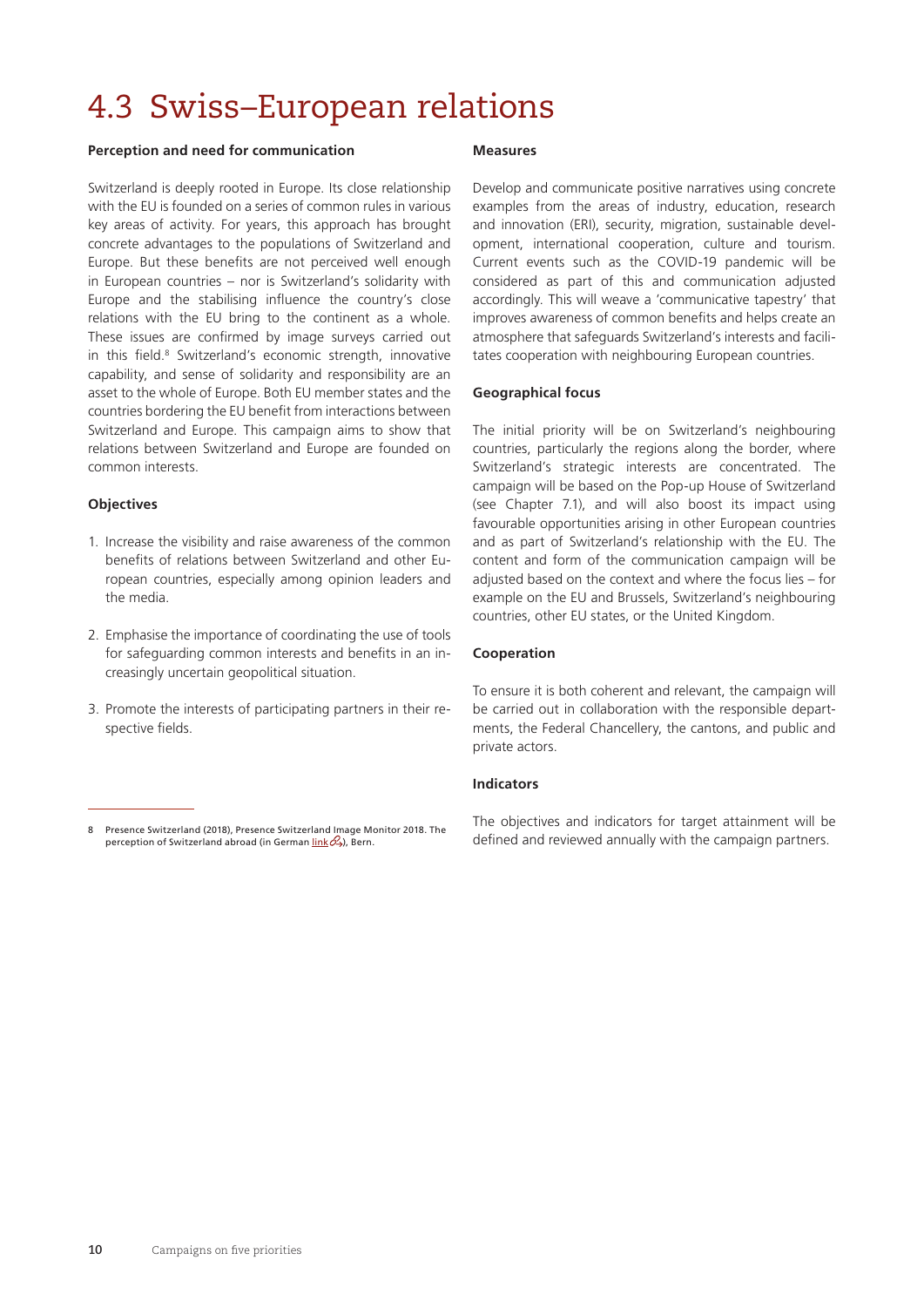## <span id="page-14-0"></span>4.4 Swiss financial centre

#### **Perception and need for communication**

The financial centre, its actors, and the Confederation's financial market policy greatly influence Switzerland's image and the way the country is perceived, as the occasionally strong criticism from abroad has shown in the past. This is an opportune moment for active communication measures on the financial centre: over the past few years there has been a paradigm shift in the fight against tax evasion that has yielded significant results. However, awareness of these developments abroad is still too low, and negative clichés from the past continue to circulate. In addition to this, the innovative role played by the Swiss financial centre with regard to new financial technologies and Switzerland's commitment to sustainable finance present further communication opportunities to be seized.

#### **Objective**

1. Increase the visibility of the Swiss financial centre's values, strengths, and characteristics and raise awareness of them among the international target audience.

#### **Measures**

The 'finance.swiss' promotional campaign will emphasise values and strengths including excellence, innovation, stability, responsibility, integrity, and readiness for the future, as well as the competitiveness of the actors.<sup>9</sup> The promotional campaign will also support and adapt its content to the Federal Council's financial market policy , with a particularly strong focus on fintech and sustainable financial services.<sup>10</sup> The key elements of the campaign are the development of

an overall brand (i.e. branding strategy) for the Swiss financial centre and the creation of a digital communication platform (web portal including social media) for target groups abroad, similar to those employed by other financial centres (e.g. Luxembourg for Finance). Switzerland's presence at major international events provides another valuable channel of communication.

#### **Geographical focus**

The focus is determined by the communication needs of the Confederation and the private partners. Switzerland's priority countries and specific target groups will be clarified during the organisation of the campaign.

#### **Cooperation**

The campaign will be planned and implemented in close collaboration with the State Secretariat for International Finance (SIF), who will be taking the lead on content. Potential synergies with S-GE on the implementation of promotional activities will also be examined. Private actors in the financial sector (primarily banks, trade associations and insurance companies) will also be among the sponsors of the communication platform, providing both content and funding. The platform thus enjoys a broad base of support and its launch is planned for the end of 2020.

#### **Indicators**

The indicators for measuring target attainment will be defined and reviewed annually with the partners in the campaign's steering committee.

finance.swiss platform ([link](https://finance.swiss/)  $\mathcal{B}$ ).

<sup>10</sup> Report by the Federal Council (2020): Leading worldwide, anchored in Switzerland: Policy for a future-proof Swiss financial centre.[\(link](https://www.sif.admin.ch/sif/en/home/finanzmarktpolitik/zusammenfassung.html)  $\mathcal{P}_2$ ).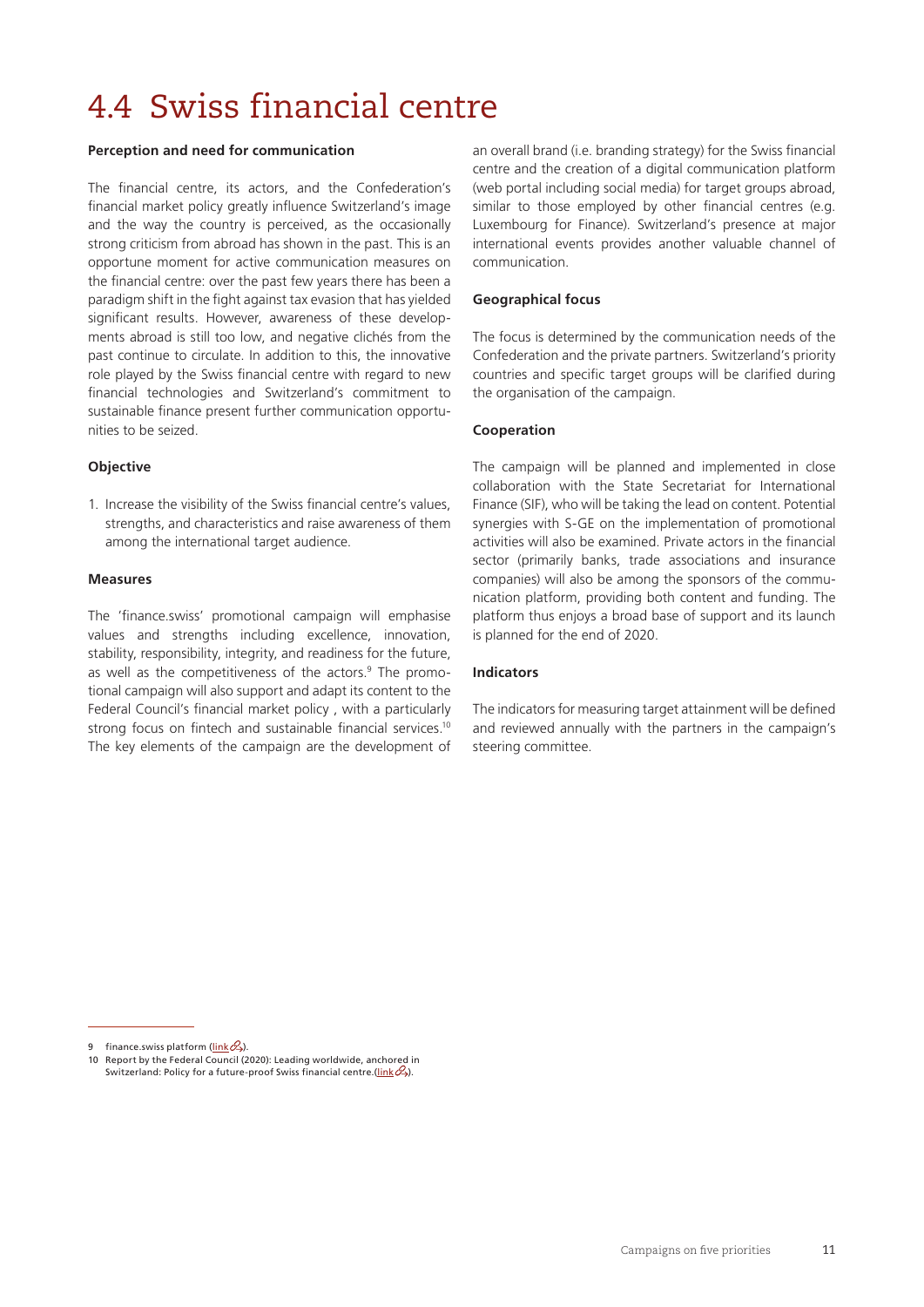## <span id="page-15-0"></span>4.5 Sustainability

#### **Perception and need for communication**

The challenge of crafting a sustainable development strategy that pays equal consideration to the environment, the economy and society is an issue of global concern. Nowadays, international observers scrutinise how a country and its economy position themselves with regard to sustainability and support for the 2030 Agenda for Sustainable Development, and take note of the progress they achieve. Switzerland's international profile shows weaknesses here and there is not enough awareness of its commitment to solving global problems. Switzerland's Sustainable Development Strategy ([link](https://www.are.admin.ch/are/en/home/sustainable-development/strategy-and-planning/sustainable-development-strategy-2016-2019.html) &) is not well known, and this should be remedied. The country's international profile in the area of sustainability should be enhanced and refined in the long term.

#### **Objective**

1. Increase the visibility and media awareness of Switzerland's achievements and positioning in the field of sustainability, particularly with regard to innovative solutions based on Swiss expertise.

#### **Measures**

Use suitable platforms to raise the profile of Switzerland's 2030 Sustainable Development Strategy ( $link \&mathcal{A}$  $link \&mathcal{A}$ ) and its activities as part of the 2030 Agenda. The focus will be on sustainable consumption and production, the climate, biodiversity, energy, and equal opportunities. The campaign will also include selected elements of the International

Cooperation Strategy 2021-24 (IC Strategy [link](https://www.eda.admin.ch/dam/deza/en/documents/publikationen/Diverses/Broschuere_Strategie_IZA_Web_EN.pdf) &), notably the SDC's Global Programmes on Climate Change and Environment, Water, Food Security, and Health, as well as bilateral programmes and humanitarian operations with media appeal. Switzerland's contribution to solving global problems will be systematically highlighted in communications. Elements of other campaigns – for example the sustainable finance aspect of the Swiss financial centre campaign – and measures by other promotional bodies such as Switzerland Tourism also include potential for communicating on the topic of sustainability as well.

#### **Geographical focus**

The focus is on Europe, Switzerland's priority countries and the multilateral level. More specific details will be based on the content and themes of the campaign in question, and will be adapted to the needs of the relevant partner organisations.

#### **Cooperation**

The campaign will be carried out in cooperation with representatives from the Confederation (including: ARE, FOEN, SFOE, SDC, Innosuisse, DP/SFPD, SERI, SIF, the external network), industry, civil society and the scientific community.

#### **Indicators**

The indicators for measuring target attainment will be defined and reviewed annually with the partners in the campaign's steering committee.

### 4.6 Other themes relevant to communication abroad

These five thematic priorities are the focus of Switzerland's communication abroad. In the event of relevant political decisions, opportunities, threats or crises affecting the country's image, or for other reasons that might suddenly create an increased need for communication abroad, further campaigns or communication activities in other areas can be launched with due consideration of the resources available.

An example of this is the effort to support Switzerland's candidacy for a non-permanent seat on the UN Security Council for the period 2023–24. Communication opportunities and requirements also continue to emerge in the context of Switzerland's popular votes. Such activities are discussed and coordinated with the bodies that have overall responsibility.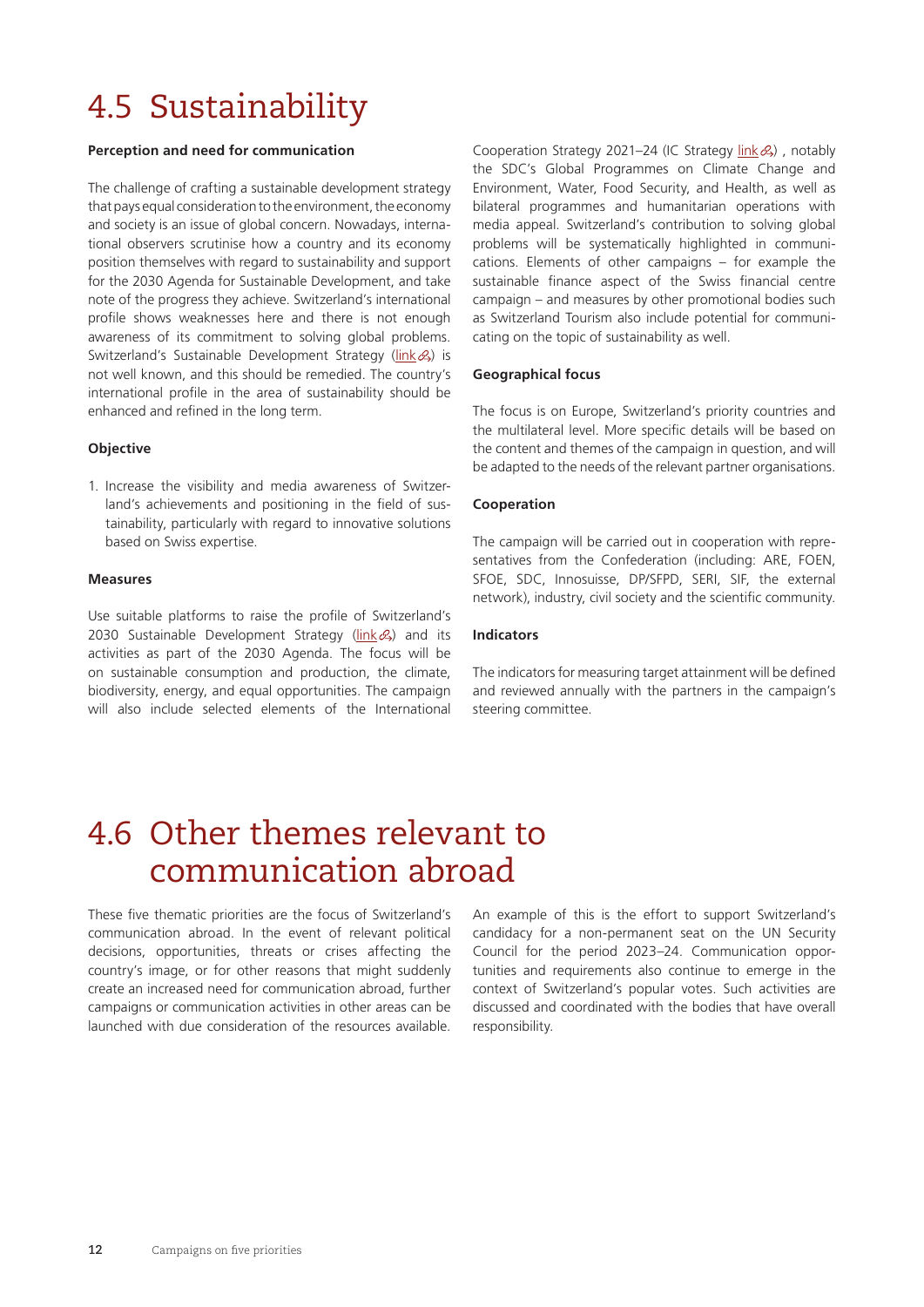# <span id="page-16-0"></span>5 Target groups

The target group definitions included in the previous strategy have proved effective and will be retained. The activities of Switzerland's communication abroad are aimed at foreign decision makers, opinion leaders, media, disseminators

of information and the general public. The priority and weighting of individual elements of this communication activity are adjusted depending on the objective, theme, context and core message.



*Diagram 5: Communication abroad target groups (source: FDFA).*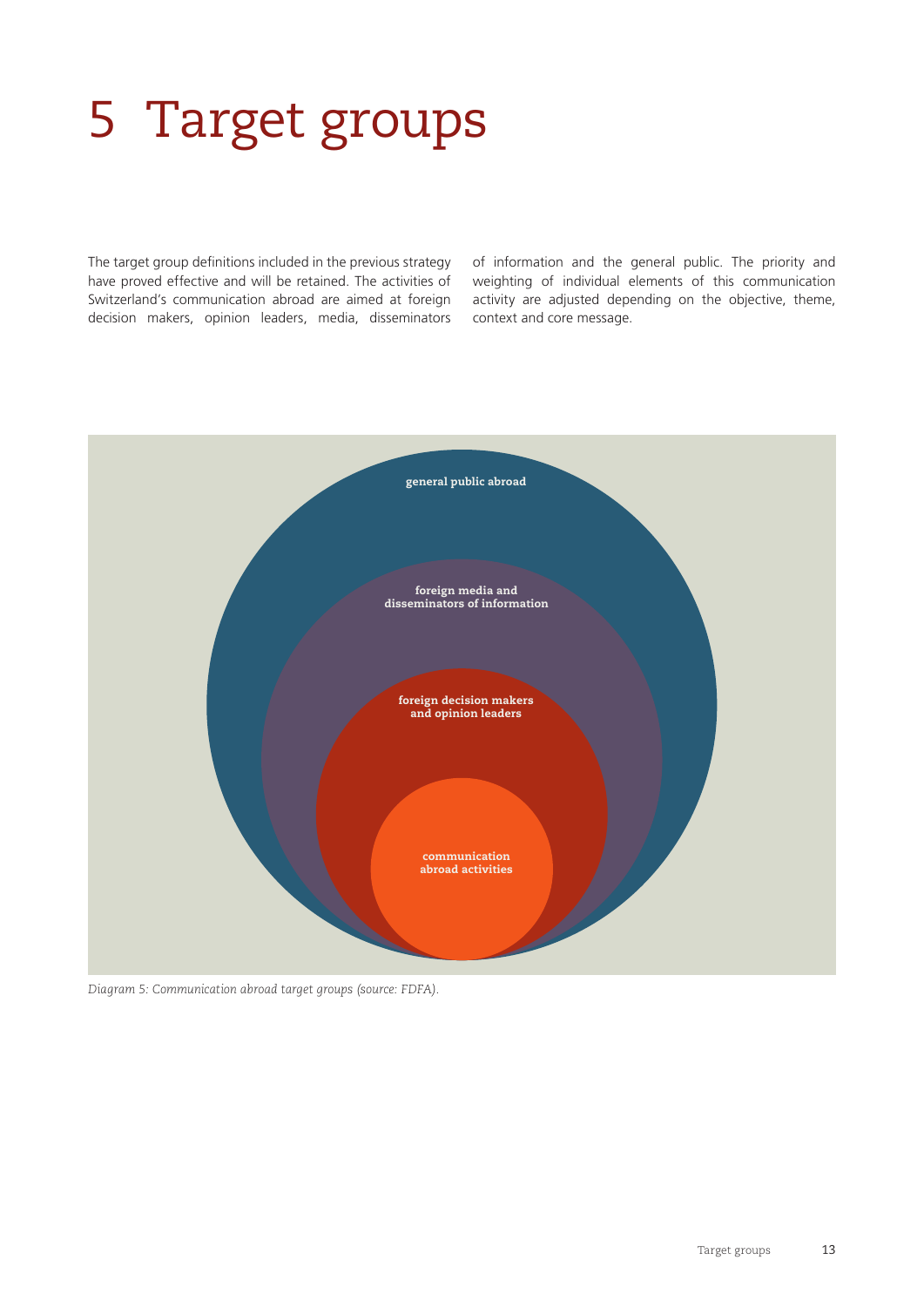## <span id="page-17-0"></span>6 Coordination of Switzerland's communication abroad

Close collaboration with various partners from the public and private sectors is vital, and is the key to ensuring Switzerland's communication abroad is effective and serves the country's interests. It is primarily these partners who can contribute interesting content to the activities of Switzerland's communication abroad. This is why Presence Switzerland continues to cooperate with all interested parties who have a substantial influence on how Switzerland is viewed abroad, and expands these partnerships if the need arises. When such common interests arise, Presence Switzerland coordinates with the other departments and offices, the Federal Chancellery, the cantons, cities and communes, as well as public and private actors from a variety of fields – politics, ERI (e.g. universities and other higher education institutions), industry sectors such as export and location promotion (including companies and start-ups), tourism, sport, culture, and society. This collaboration with sponsors is based on the newly prepared FDFA quidelines  $(\underline{\text{link}} \mathcal{B})$ .

Strategic coordination at the federal level takes place in the Interdepartmental Working Group (IDWG) on Communication Abroad. It is jointly led by the General Secretary of the FDFA and the Vice Chancellor (spokesperson for the Federal Council). All of the departments are represented in the IDWG on Communication Abroad, as are the Federal Chancellery and any organisations linked to the Confederation who have a substantial influence on how Switzerland is viewed abroad.

- **• FDFA**: GS-FDFA / PRS (joint leadership);
- **• FCh**: Vice Chancellor (joint leadership);
- **• FDHA**: GS-FDHA, FOC, FOPH, FSIO;
- **• FDJP**: GS-FDJP, SEM;
- **• DDPS**: GS-DDPS, FOSPO;
- **• FDF**: GS-FDF, SIF;
- **• EAER**: GS-EAER, SECO, SERI, Innosuisse;
- **• DETEC**: GS-DETEC, ARE, FOT, FOEN, SFOE;
- **• External**: Switzerland Tourism, Switzerland Global Enterprise (S-GE), Pro Helvetia.

At the operational level, and particularly during the implementation of the campaigns, Presence Switzerland's cooperation with the bodies represented in the IDWG on Communication Abroad and with other participating public and private actors will be coordinated in project-specific steering groups or at the bilateral level. Close collaboration with Switzerland's representations abroad (embassies, general and honorary consulates, IC cooperation offices, swissnex antennae, Swiss Business Hubs and cultural antennae of the Confederation) remains vital in ensuring the coherence of communication abroad. If the need or opportunity arises, communication activities for Switzerland's communication abroad can also be implemented in cooperation with other suitable organisations and persons at home or abroad.

The Federal Council has leadership responsibility in exceptional situations. Overall responsibility for communication lies with the Federal Council, the responsible department and the Federal Chancellery. The spokesperson for the Federal Council coordinates the information activities of the Federal Council, the departments and the Federal Chancellery in line with Article 10a of the Government and Administration Organisation Act (RS 172.010 [link](https://www.fedlex.admin.ch/eli/cc/1997/2022_2022_2022/en) 4), Presence Switzerland plays a role in early warning ('issue monitoring') and crisis prevention through its monitoring and analysis capabilities. It is able to analyse how communication develops in these situations, offer guidance on communication that is relevant to how Switzerland is perceived abroad, and contribute to the development of communication concepts. Presence Switzerland can also make available its platforms, communication channels, communication activities and contacts.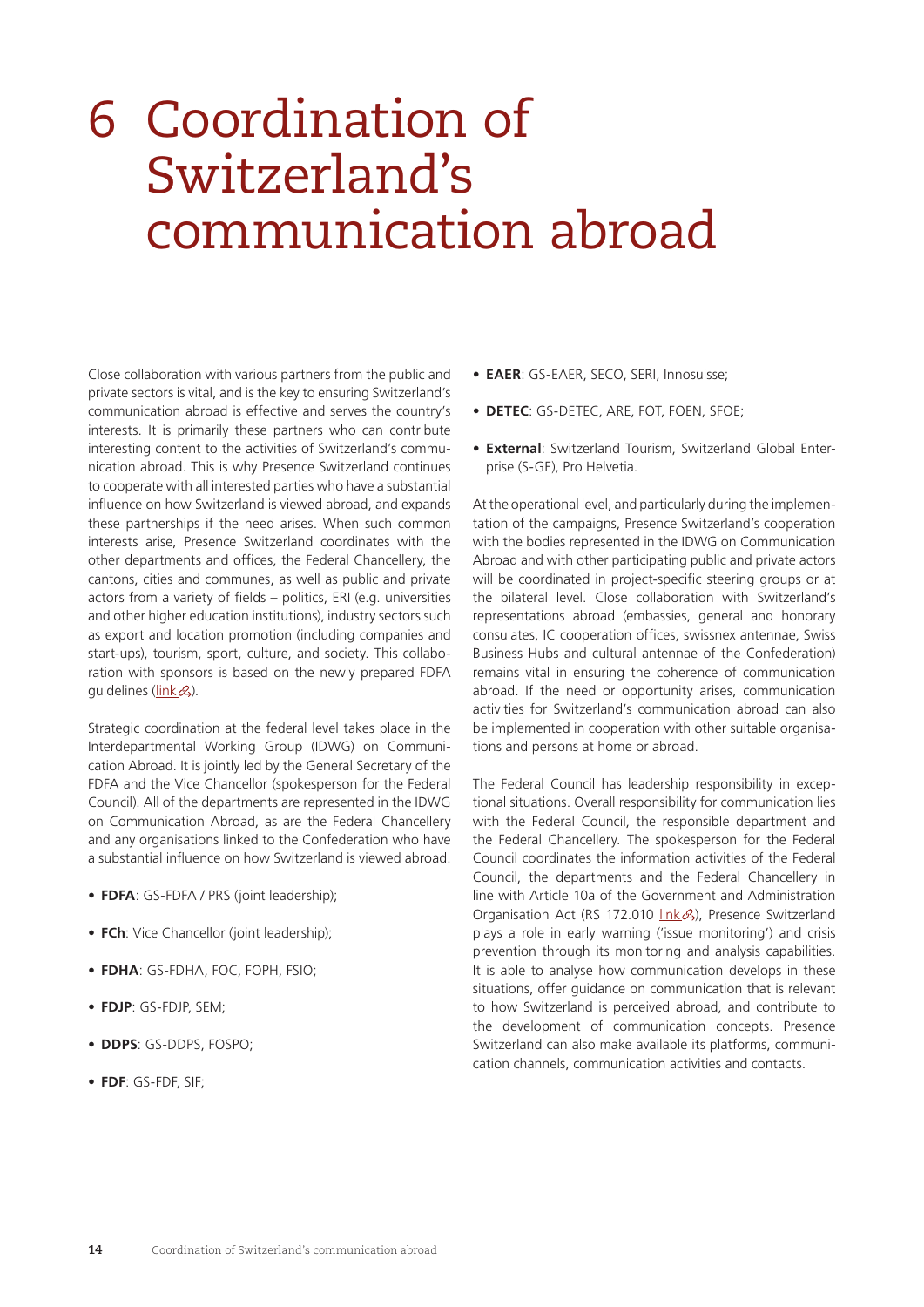## <span id="page-18-0"></span>7 Instruments, platforms and channels

The following sub-chapters provide a brief introduction to the suite of proven instruments, platforms and channels available for Switzerland's communication abroad. The various restrictions linked to the COVID-19 pandemic mean that Switzerland's communication abroad has also been confronted with new challenges, as well as the question of how its messages and activities can be conveyed to the

target audience in the best and most attractive manner. The increased use of digital channels is a key element here, as is the development of hybrid platforms with complementary digital and physical formats. The 2021–24 strategy period will therefore also be an experimental phase in which new instruments are launched and tested.

### 7.1 Pop-up House of Switzerland

The COVID-19 pandemic has clarified Switzerland's requirements in the economic promotion sector. In the current situation, Switzerland needs greater visibility and attention for products in its most important export markets. The significance of digital channels and virtual platforms in communication has also increased rapidly. However, it has become clear that digital solutions cannot completely replace in-person encounters and physical experiences. The future of Switzerland's communication abroad will involve a delicate balance of digital and physical meetings – one of a number of challenges it must face in the coming years.

Presence Switzerland is introducing a new kind of platform to meet the needs outlined above: the Pop-Up House of Switzerland. For a few months at a time, this temporary event location will provide a physical venue where people can get to know Switzerland. It will act as a basis for economic promotion campaigns, a platform for exchange, and a public meeting place. It will be temporarily set up in a central and popular neighbourhood of the respective major city and feature an attractive design both inside and out. Through its content and style the Pop-up House of Switzerland will tell an appealing, coherent story about Switzerland and the host country. It will be in operation for a maximum of six months at a time – enough time for it to establish itself as a popular venue and still retain the charm of being fleeting in nature. A digital representation ('digital twin') of the Pop-up House of

Switzerland will be set up alongside the physical presence and allow it to duplicate its content via digital channels. To achieve this, a digital studio will be installed at the heart of the Pop-up House of Switzerland, allowing it to offer digitally accessible activities to a wide audience and remain operational if public health orders are introduced.

This new platform is inspired by the concept of pop-up stores, which are currently very popular among younger generations (e.g. millennials). The Pop-up House of Switzerland will showcase Swiss industry and communicate messages in a creative manner, thereby strengthening and enhancing the country's brand. Its main objective is to promote Swiss companies, particularly in regions along the border, which are strategically important to the country's interests. The Pop-up House of Switzerland is conceived as a roadshow, and is scheduled to begin in 2021 with a pilot project in southern Germany. Further visits to France, Italy, and perhaps other European countries are planned, depending on the results of the analysis carried out after the pilot project and on the development of Switzerland's requirements. The needs of the Swiss economy are the driving force behind appearances by the Pop-up House of Switzerland. Depending on the context, though, there is also room to accommodate the remaining focuses of the present Strategy for Communication Abroad (Swiss-European relations, innovation, the financial centre and sustainability).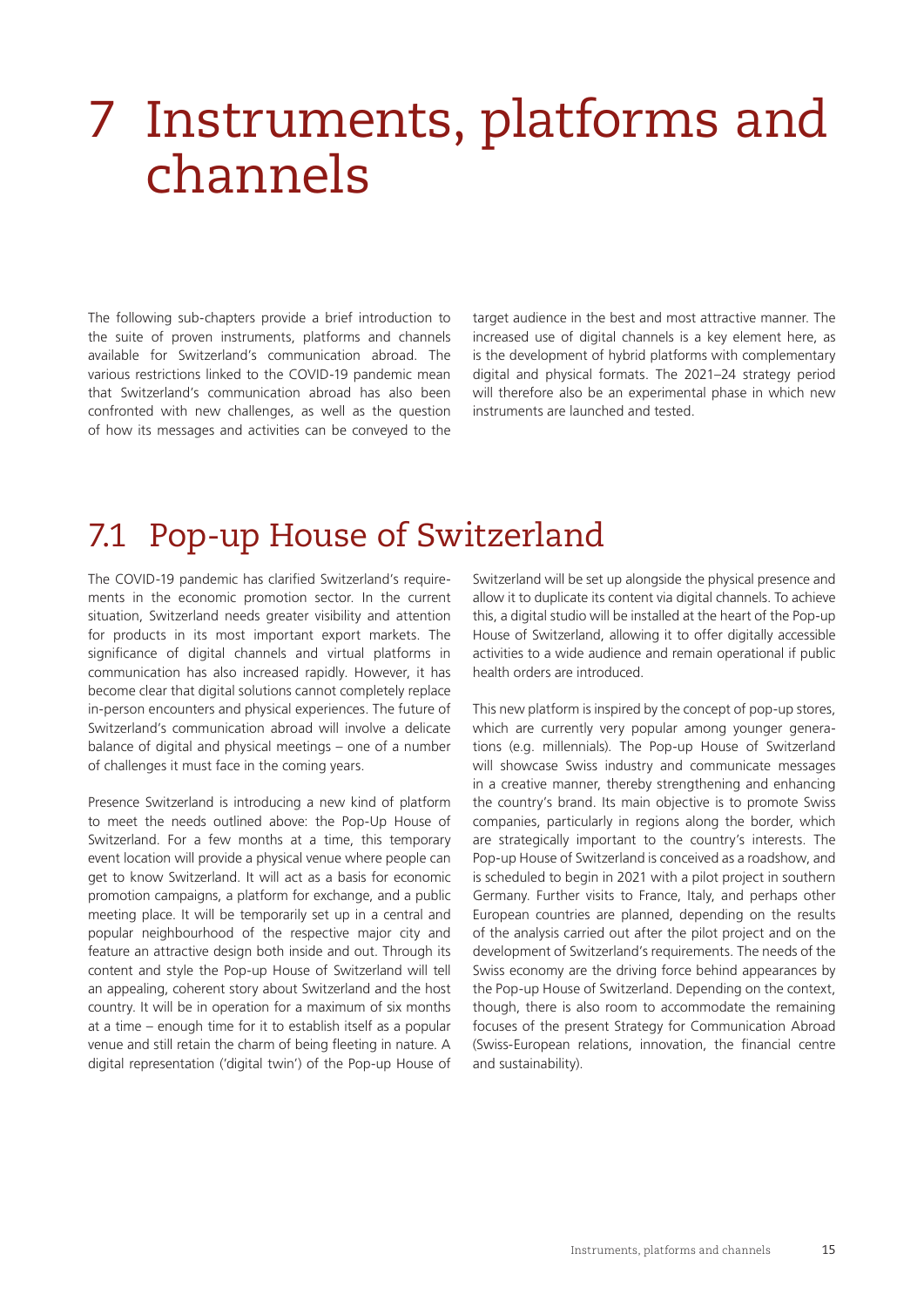<span id="page-19-0"></span>Presence Switzerland will plan and manage appearances by the Pop-up House of Switzerland in cooperation with partners from Swiss industry, particularly those who are active in the country in question. The scale and duration of the respective appearances will be closely based on industry interest in the new platform.

## 7.2 Monitoring and analysis

Monitoring and analysis of how Switzerland is viewed in other countries is used to develop the strategic basis for Switzerland's communication abroad. It also serves to anticipate potential threats to Switzerland's image and identify themes that might attract considerable positive or negative attention, or which demonstrate an increased need for communication. The instruments used to achieve this are: the systematic monitoring of media reporting abroad, the monitoring of social media relating to perceptions of Switzerland,

proprietary surveys on the development of Switzerland's image abroad (e.g. the Presence Switzerland Image Monitor), and the evaluation of international studies. The results are then processed in the form of analyses. For specific themes and events which may have a significant influence on how Switzerland is perceived, Presence Switzerland can create special analyses for the responsible bodies of the Federal Administration if required.

### 7.3 Events with an international dimension

Presence Switzerland organises Switzerland's presence at major international events, for example at World Expos (Swiss Pavilion) and the Olympic Games (House of Switzerland). These kinds of traditional events provide public and mediafriendly platforms for reaching a wide audience. This makes them attractive channels for communication campaigns too. The Federal Council and Swiss Parliament are responsible for decisions on the use of World Expos and the Olympic Games for Switzerland's communication abroad. It is not yet clear what effect the COVID-19 pandemic will have on the character, format and profile of these major international events. In anticipation of possible developments of this nature, internal discussions are being carried out to

determine how Switzerland's presence at such events can be made more agile and dynamic, and potentially less resource intensive in terms of its communication at international level.

These reflections will also consider other international events and occasions in Switzerland that have an international dimension, for example in the fields of politics, economics, sports and culture. Greater use can be made of these platforms based on their attractiveness for communication purposes and their respective thematic context, with a particular focus on how well they support the implementation of the campaign's themes. An example of this is Switzerland's use since 2019 of the House of Switzerland at the World Economic Forum (WEF).

### 7.4 Projects by Switzerland's external network

The universality of Switzerland and its dense network of representations abroad are important assets for its communication abroad. Presence Switzerland actively supports the external network in developing and implementing appropriate communication projects tailored to the individual country. Switzerland's representations abroad are also key partners in the implementation and reinforcement of

communication campaigns. Country-specific communication strategies form the basis of projects by Switzerland's external network: the representations develop them based on the present Strategy for Communication Abroad and in collaboration with the relevant partner organisations. This ensures the necessary level of coherence for all campaigns carried out in the respective host country.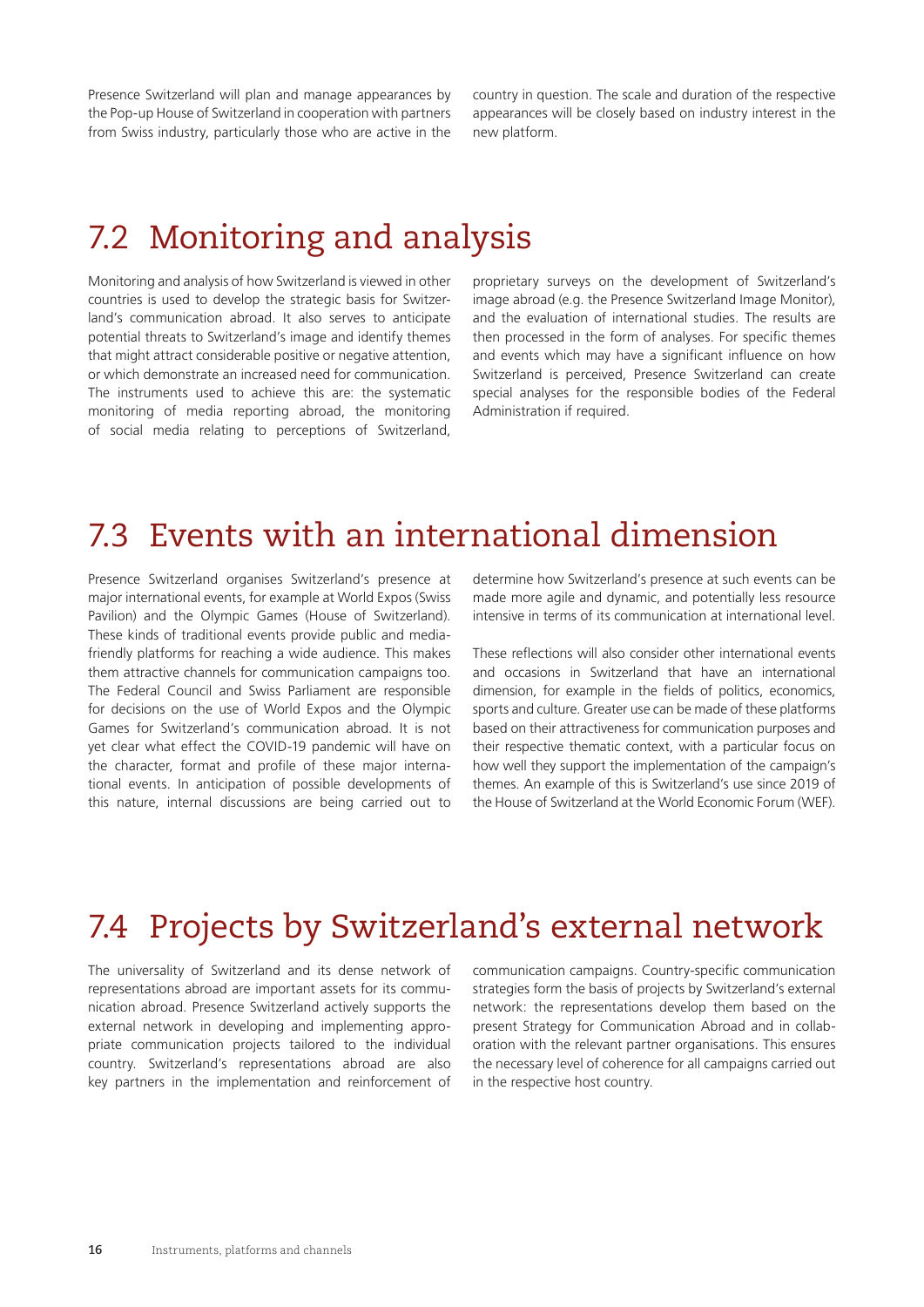### <span id="page-20-0"></span>7.5 Delegations

The pandemic has shown that virtual cross-border exchanges can take place at any time thanks to technology. However, technological communication methods such as these can never replace the experiences and insights that can be gathered from a personal visit to Switzerland. Inviting foreign delegations allows Switzerland to convey key themes and messages of its communication abroad in a targeted manner to opinion leaders from politics, administration, and industry, as well as foreign media representatives. This approach allows Switzerland to explain sensitive topics in greater depth as well as discussing its strengths and outlining its stance in detail. These open, cooperative exchanges and intimate, small-scale discussions offer participants a closer experience of the country. They also provide the opportunity to support communication efforts for events with an international dimension that take place in Switzerland.

### 7.6 Digital communication

The current public health situation and the associated uncertainty are increasing the importance of hybrid solutions that combine physical events with digital communication. Depending on the context, these solutions can duplicate, complement, or entirely replace the event. This approach must in each case strike a suitable balance between creating special platforms, using existing platforms, and employing a digital marketing strategy, while taking into account social media and search engine optimisation. Major events organised by Presence Switzerland are as dependent on these solutions as campaigns are.

The development stems from the increased use of websites and social media for public diplomacy over the past few years. A stronger digital presence makes it possible to reach target groups such as the general public, decision makers and the media. Digital communication is based on three central pillars: developing proprietary channels (social media, websites), raising awareness among selected actors (online media, social media), and using existing platforms (major events, trade fairs, conferences). Content that has

been specially adapted to the respective channels is used to increase the impact among target groups. Technical solutions such as referencing and targeting are also used with due consideration of data protection laws. Available synergies with partner organisations can also be employed, particularly when developing instruments and evaluating experiences.

In recent years, the digital capacities of the external network and the head office in Bern have been expanded thanks to an increased presence on social media. Social media hubs were also set up in Buenos Aires, Singapore, Abu Dhabi and Abidjan, and will play an important role in the implementation of the campaigns. The significance of digital channels continues to increase. The FDFA will use its Social Media Strategy as the basis for exploiting its communication potential more fully. The activities of Switzerland's communication abroad on digital channels will support the present Strategy for Communication Abroad 2021–24 by also maintaining a strong focus on the campaign themes. Other themes that provide compelling material for communication will be used to complement this focus.

## 7.7 Promotional and communication products

Information materials and communication products (for example giveaways, merchandising and brochures) provide specialised content adapted to the format and target audience (general public, opinion leaders, media). Sensitive subjects (and challenges) should be presented in a differentiated way. Promotional products, on the other hand, address the target audience on a visual and emotional level. Different promotional products are available depending on the target group or occasion.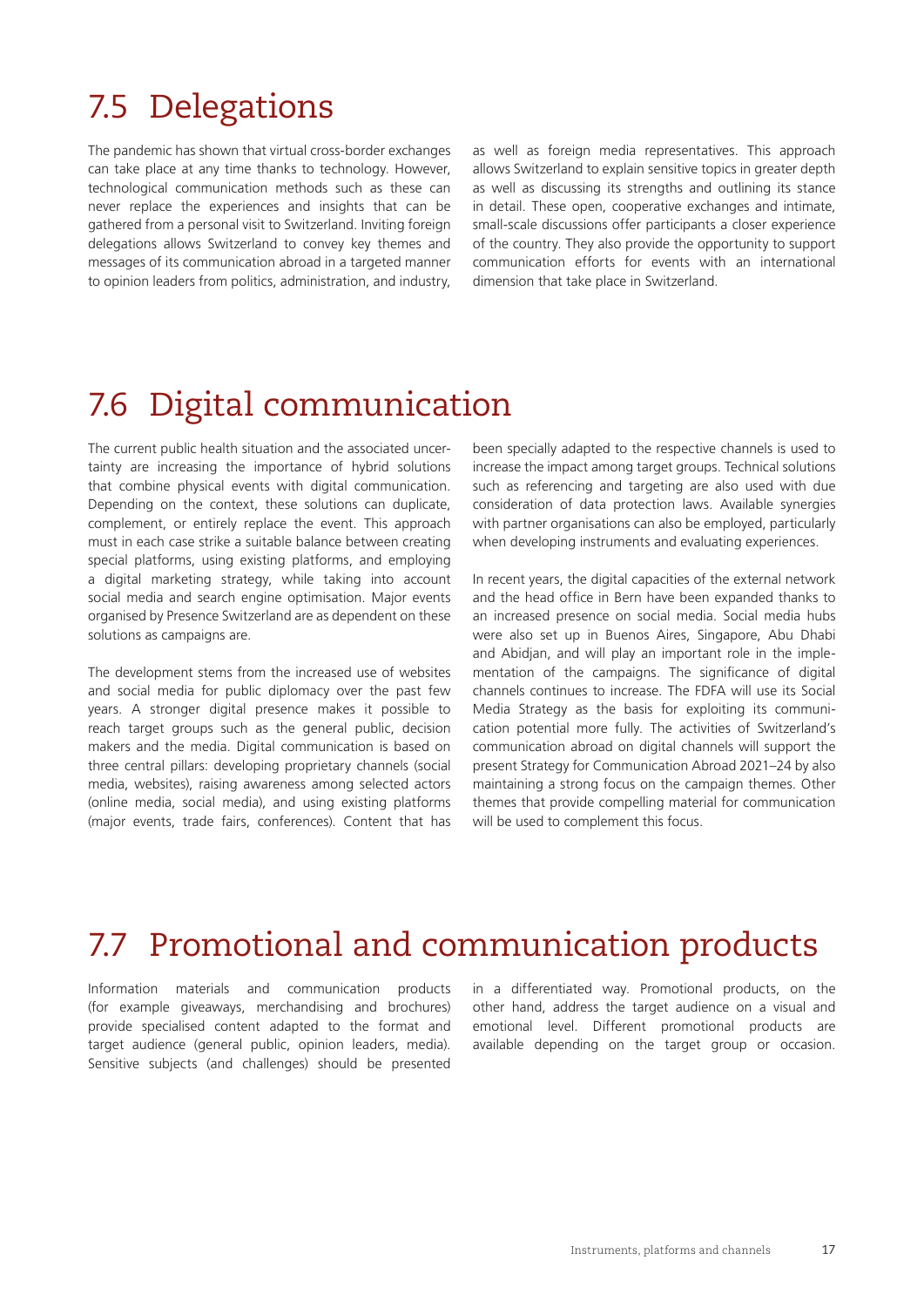## <span id="page-21-0"></span>8 Impact assessment

Specific objectives, measures and indicators will be defined for each of the planned campaigns. The activities of Presence Switzerland will be regularly evaluated, and decisions will be made on which communication projects should be implemented or supported. Wherever possible, specific activities will also be assessed to determine if they were effective in changing perceptions among the target audience. For example, visitors to Swiss projects at major international events and participants in delegation trips will be

systematically surveyed. As part of the budget and account reporting on target attainment, the data obtained here will be regularly reported in line with the New Management Model for the Federal Administration (NMM). In addition, the Foreign Policy Report provides regular overviews of the activities of Switzerland's communication abroad. The activities of Presence Switzerland are also periodically examined by various authorities (FDFA Internal Audit, Swiss Federal Audit Office, Finance Delegation).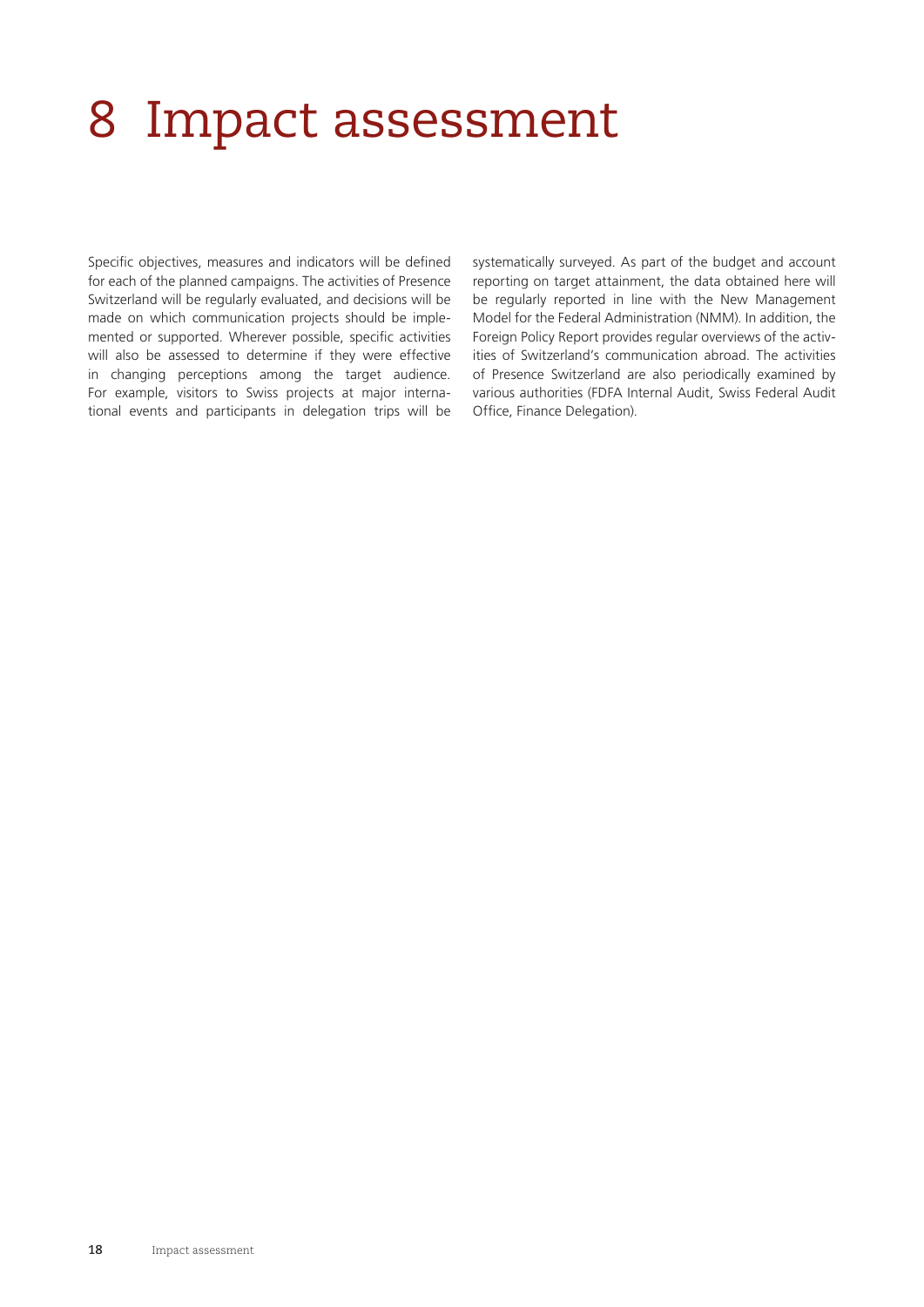## <span id="page-22-0"></span>9 Conclusion

The present strategy offers a solid basis for implementing Switzerland's communication abroad over the next four years. It reinforces thematic coherence with the FPS 2020–23 and thereby supports effective foreign policy. This is evident in its clear focus on five priorities, which are themselves based on the four thematic focus areas of the FPS 2020–23. Switzerland's innovative capability, which builds and expands upon the country's traditional strengths, acts as a guideline throughout all five campaigns.

The instruments for communication abroad will be adapted to the new challenges mentioned. Hybrid forms of communication with physical as well as digital aspects are becoming more important, with the Pop-up House of Switzerland being one example of this. These platforms can be used for communication abroad at major international events and at other occasions with an international dimension, for example the WEF. In addition, proven instruments for communication abroad such as the activities of Switzerland's external network and delegation trips will be implemented and adjusted where necessary. Co-operation with other public and private actors who can influence how Switzerland is viewed abroad remains important. It reinforces the impact of communication abroad and helps defend Switzerland's interests to the fullest.

On this strategic basis, Switzerland is well equipped to make its voice heard in a competitive environment and safeguard its interests through its communication activities.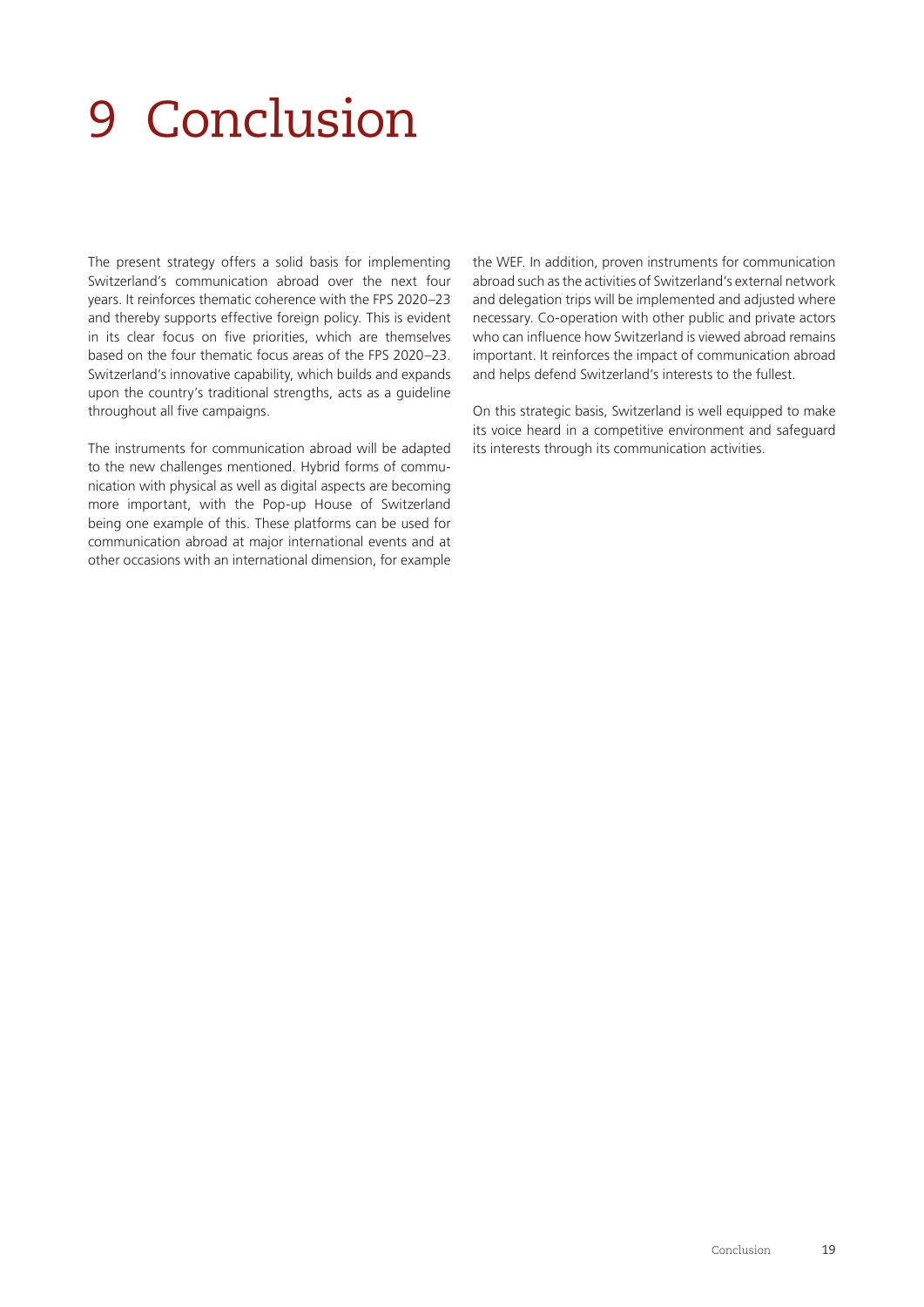## <span id="page-23-0"></span>Annex 1: List of abbreviations

| ARE          | Federal Office for Spatial Development           |
|--------------|--------------------------------------------------|
| <b>DDPS</b>  | Federal Department of Defence, Civil Protection  |
|              | and Sport                                        |
| <b>DETEC</b> | Federal Department of the Environment,           |
|              | Transport, Energy and Communications             |
| EAER         | Federal Department of Economic Affairs,          |
|              | <b>Education and Research</b>                    |
| FPFI         | Swiss Federal Institute of Technology Lausanne   |
| FRI          | Education, research and innovation               |
| FTH7         | Swiss Federal Institute of Technology Zurich     |
| EU           | European Union                                   |
| FCh          | Federal Chancellery                              |
| FDF          | Federal Department of Finance                    |
| <b>FDFA</b>  | Federal Department of Foreign Affairs            |
| <b>FDHA</b>  | Federal Department of Home Affairs               |
| FDJP         | Federal Department of Justice and Police         |
| <b>FIFA</b>  | International Federation of Association Football |
| <b>FOC</b>   | Federal Office of Culture                        |
| <b>FOEN</b>  | Federal Office for the Environment               |
| FOPH         | Federal Office of Public Health                  |
| <b>FOSPO</b> | Federal Office of Sport                          |
| FOT          | Federal Office of Transport                      |

| <b>FPS</b>        | Foreign Policy Strategy                       |
|-------------------|-----------------------------------------------|
| <b>FSIO</b>       | Federal Social Insurance Office               |
| IC                | International cooperation                     |
| <b>IDWG</b>       | Interdepartmental working group               |
| <b>Innosuisse</b> | Swiss innovation agency                       |
| <b>MENA</b>       | Middle East and North Africa                  |
| NMG               | New Management Model for the Federal          |
|                   | Administration                                |
| <b>PRS</b>        | Presence Switzerland                          |
| <b>SDC</b>        | Swiss Agency for Development and Cooperation  |
| <b>SECO</b>       | State Secretariat for Economic Affairs        |
| <b>SEM</b>        | State Secretariat for Migration               |
| <b>SERI</b>       | State Secretariat for Education, Research and |
|                   | Innovation                                    |
| <b>SFOE</b>       | Swiss Federal Office of Energy                |
| $S-GE$            | Switzerland Global Enterprise                 |
| SIF               | State Secretariat for International Finance   |
| <b>SNSF</b>       | Swiss National Science Foundation             |
| SR                | Classified Compilation of Federal Legislation |
| WEF               | World Economic Forum                          |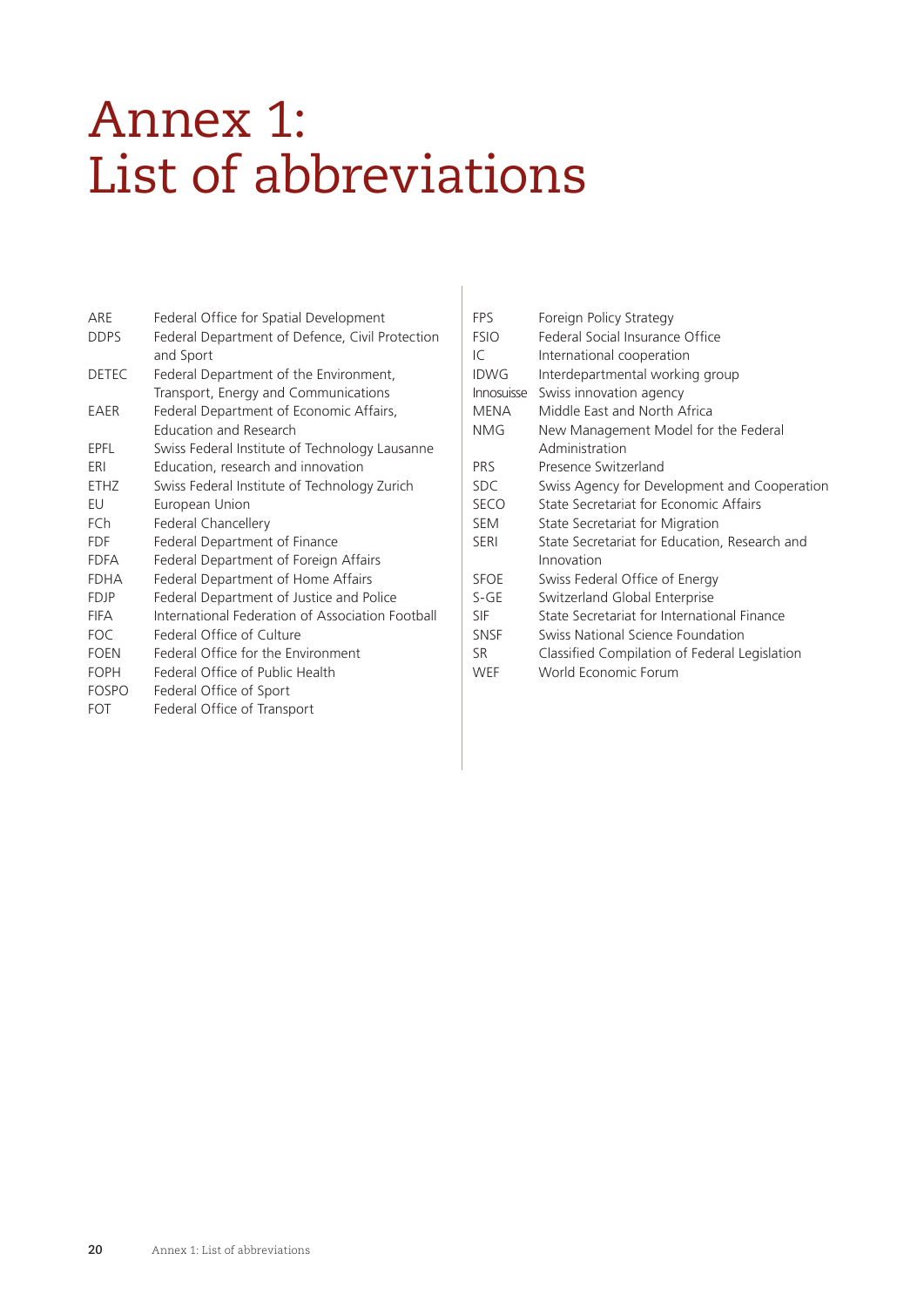## <span id="page-24-0"></span>Annex 2: Glossary  $\mathscr A$

**Agenda 2030:** the 17 goals of the UN's 2030 Agenda for Sustainable Development provide a global reference framework for the three inextricably linked fields of society, the economy and the environment. Switzerland recognises the 2030 Agenda as an important orientation framework. While it is not a legally binding framework, it is a means of setting policy objectives and forming opinions, both for domestic and for foreign policy.

**Branding:** the development of an identity – or brand – to build a strong public image. The primary objective of a branding strategy is to connect specific messages and emotions with the brand.

**Campaign:** communication measures that are grouped under one brand strategy to achieve a pre-defined communication objective within a fixed period of time, either internationally or in a specific geographical area.

**Digital channels:** communication channels based on digital networks, for example social media.

**Digital communication:** all communication that takes place on digital networks.

**Digitalisation:** the integration of electronic data and applications into society, the state, and the economy. Digitalisation comprises a broad range of digital applications, including new communication technologies, robotics, cloud computing, big data analysis, artificial intelligence and the internet of things.

**ERI sector:** the education, research and innovation (ERI) sector, which is the topic of the Dispatch on the Promotion of Education, Research and Innovation for the period 2021–24.

**External network:** Switzerland's external network comprises around 170 representations abroad (embassies, permanent missions to the UN/international organisations, general consulates, cooperation offices and other representations) and roughly 200 honorary representations (as at December 2020). The external network focuses on the principles of universality, coherence and effectiveness. It is an important instrument for safeguarding Switzerland's interests.

**finance.swiss:** brand name used in the campaign to promote the Swiss financial centre.

**Foreign policy:** Switzerland's foreign policy shapes its relationship with other states and international organisations as well as safeguarding its interests abroad. It comprises various policy areas, such as trade policy, environment policy, security policy, development policy and cultural policy. In Switzerland, the entire Federal Council is responsible for foreign policy. The FDFA is responsible for coordinating foreign policy and ensuring coherence with other departments.

**House of Switzerland:** brand used for temporary appearances organised as part of Presence Switzerland's communication activities.

**Hybrid platform:** communication phenomenon whereby physical elements and digital channels are used together to help deliver a message to a wide audience, while bearing in mind the respective opportunities and limitations.

**Image (of a country):** the sum of opinions, ideas and impressions the public (abroad) connects with a country.

**Innovation:** the Federal Act of 14 December 2012 on the Promotion of Research and Innovation (RIPA) defines innovation as the development and exploitation of new products, methods, processes and services.

**Interests and values:** the central task of Swiss foreign policy is to promote the country's interests and values, which are two inextricably linked sides of the same coin and are based on the Federal Constitution.

**International cooperation (IC):** Switzerland's international cooperation comprises humanitarian aid activities, development collaboration, and efforts to promote peace and human security.

**Issue monitoring:** in the context of communication abroad, this refers to the constant monitoring, analysis and evaluation of public opinion (abroad) with a focus on strategically relevant themes. It aims to recognise reputational risks and opportunities as early as possible in order to exploit promising avenues for communication and develop strategies to defend against threats to the country's image when required.

**Narrative:** meaningful story or account that influences the perception of an issue while conveying values and emotions.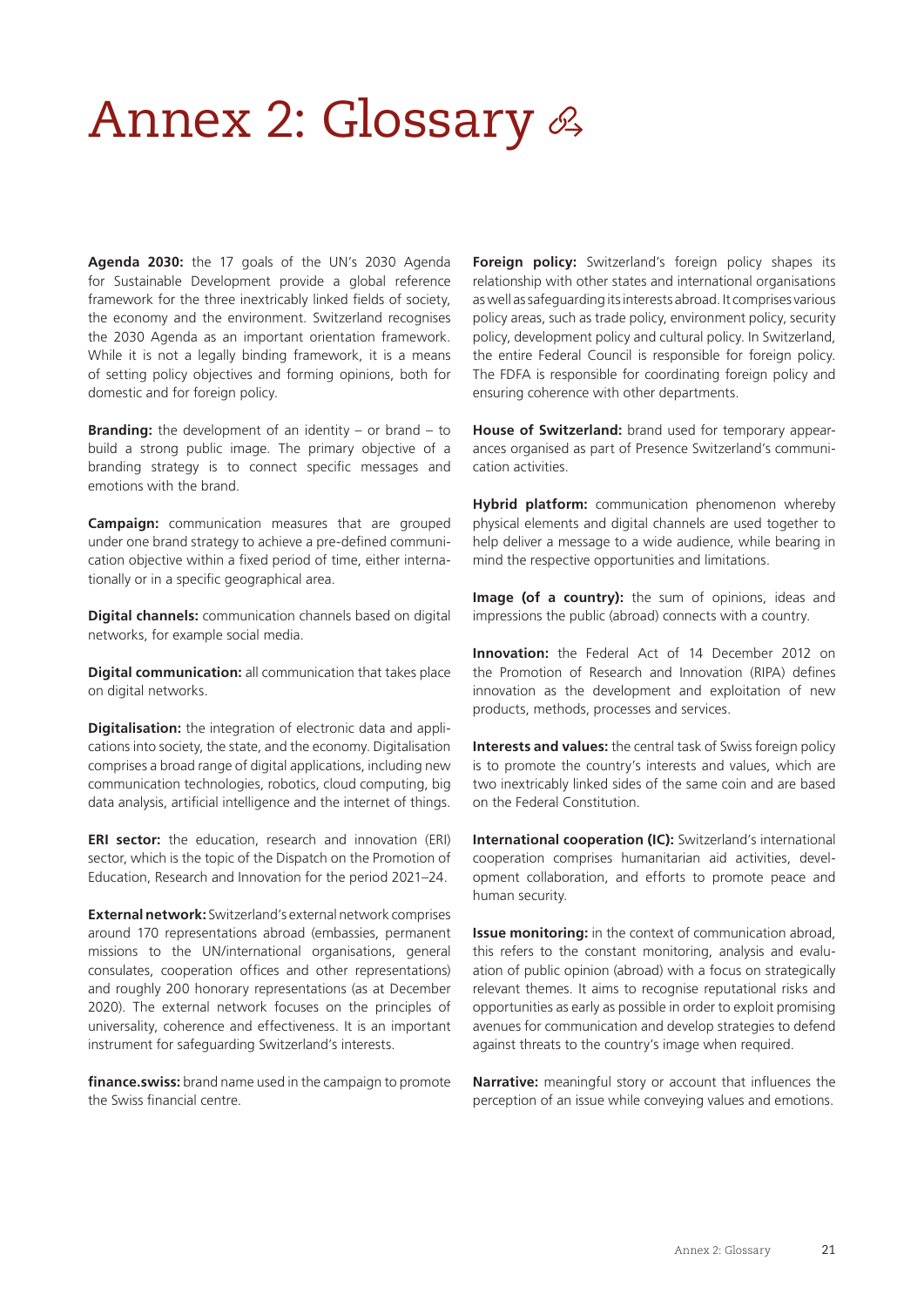**Pop-up House of Switzerland:** refers to the use of the House of Switzerland brand outside of major official events. The focus is on temporary communication activities at a physical location in a specific country for a period of up to six months.

**Presence Switzerland Image Monitor:** the Image Monitor uses regular representative population surveys to capture an up-to-date picture of how Switzerland is perceived by the general public abroad. The aim is to identify developments and trends in the way Switzerland is perceived.

Public diplomacy: strategic communication measures aimed at creating approval and understanding for one's own country and its politics abroad. Unlike classical diplomacy, which is primarily directed at foreign governments, public diplomacy also addresses the general public.

**Public relations:** the goal of public relations work is to build trust, credibility and sympathy and generate a positive public image. In communication abroad, different instruments are used to achieve this depending on the context and target audience. They range from simply providing information and promotional material to using specific communication channels and organising events and occasions for particular target groups.

**Search engine optimisation (SEO):** all actions (technical tags, advertisements, etc.) that help display digital content in a search engine.

**Social media:** social media enables users to participate in social networking, and to share content via digital media. It allows users not only to consume, but also to create their own content.

**Social media hubs:** regional hubs that assist the digital communication activities of Switzerland's network of representations abroad via tailored content (languages/themes), education and technical support.

**Stakeholder:** person or organisation with a legitimate interest in the development or results of a project or process.

**Start-up:** a newly founded company with an innovative business idea and strong potential for growth.

**Sustainability:** Switzerland promotes sustainable development on the basis of the Federal Constitution. It defines it as a form of development that meets the needs of the present without compromising the ability of future generations to meet their own needs. The principle was substantiated in the 17 goals of the 2030 Agenda in 2015 (see '2030 Agenda').

**Sustainable finance:** financial services that integrate environmental, social and governance criteria (known as ESG criteria) into business and investment activities.

**Swiss made:** a designation of origin that has acquired international renown as a symbol of reliability and quality for watches and other products. The use of the Swiss designation of origin, as well as other indications of the 'Swissness' of products and services, are protected by law.

**Swiss Pavilion:** brand name used for Switzerland's official appearances at World Expos.

**Swisstech:** brand name used in the campaign to support the perception of Switzerland as an innovation hub.

**Switzerland's communication abroad:** communication abroad aims to safeguard Switzerland's interests abroad using public relations tools. It actively helps shape perceptions of Switzerland abroad by explaining Switzerland, its positions and its strengths, as well as its domestic and foreign policy actions, through targeted communication activities.

**Targeting:** the practice of addressing clearly defined target groups specifically using data that is freely available under the Data Protection Act.